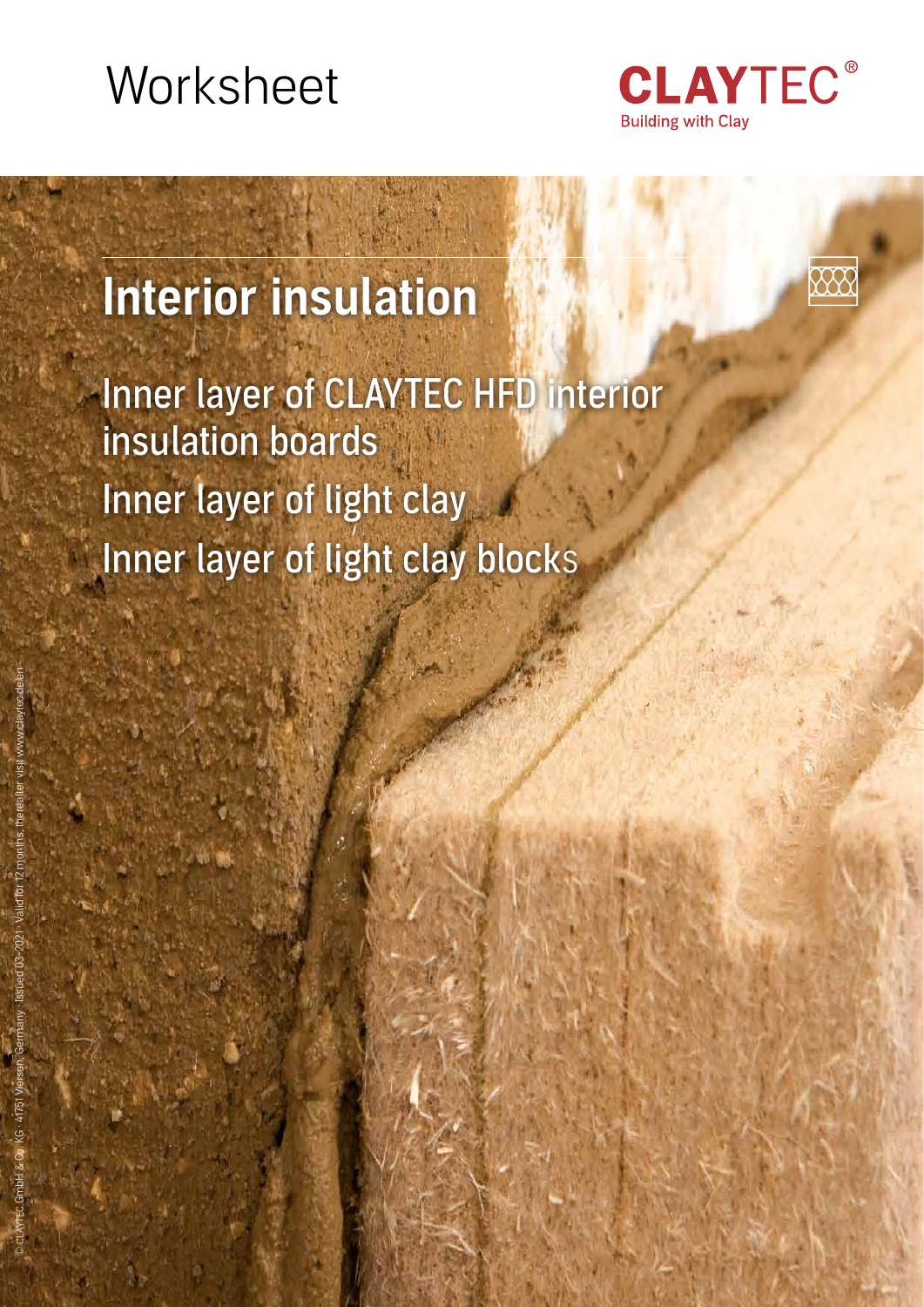

|                | Layer, product                                                                            | <b>Thickness</b>                               | Item no.                   |
|----------------|-------------------------------------------------------------------------------------------|------------------------------------------------|----------------------------|
|                | Clay topcoat fine with coating<br>or YOSIMA clay designer plaster                         | $3 \, \text{mm}$<br>$2 \, \text{mm}$           | 05.113, various<br>various |
| $\overline{2}$ | Clay adhesive and reinforcing mortar or<br>clay topcoat fine with flax or glassfibre mesh | $3 \, \text{mm}$                               | 13.555<br>35.030 or 35.010 |
| 3              | CLAYTEC HFD interior insulation board                                                     | 40 mm, 60 mm<br>$(80 \text{ mm})$              | 09.440, .460<br>(.480)     |
| $\frac{4}{3}$  | Levelling plaster if necessary<br>Clay adhesive and reinforcing mortar                    | if necessary<br>$10-35$ mm<br>$3 \, \text{mm}$ | 05.030, .001<br>13.555     |

CLAYTEC wood fibre insulation boards (HFD), which are suitable for direct plastering, are attached with clay adhesive and reinforcing mortar to the inside of exterior walls that need to be insulated. Interior insulation systems are used as an alternative to exterior systems in the renovation and modernisation of buildings. They are suitable for historic brick buildings and all buildings that were built after 1900. This includes the numerous buildings with solid or cavity exterior walls from the 1920s and 30s, as well as the 1950s and 60s. Particular fields of use are historical buildings, half-timbered houses and other buildings with attractive facades that are worthy of preservation.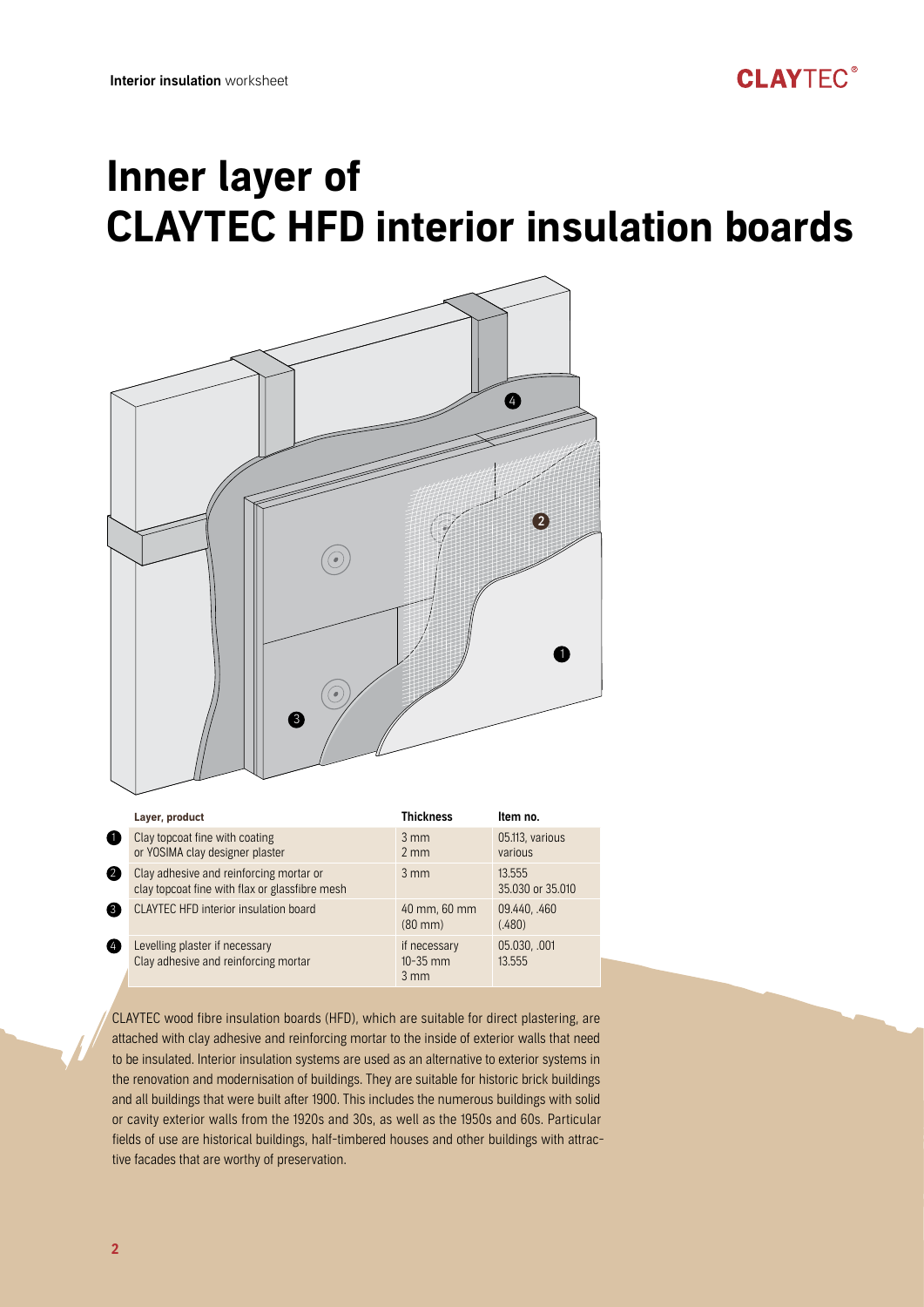# **CLAYTEC<sup>®</sup>**

The long-term safety of the interior insulation with wood fibre insulation boards is based on experience, guaranteed building material properties and structural calculations. The Claytec interior insulation system is practice-oriented and has been tested down to the last detail.

### There are a number of technical reasons that make interior insulation systems attractive:

The exterior walls can still be heated by solar (free) energy after the insulation work. They are not separated from this, as in exterior insulation. The higher temperature of the component has a very positive influence on the flow of energy through the wall.

Interior insulations allow rooms to heat up quickly because of the energy decoupling of the room air and the exterior wall mass. This is very accommodating for the habits of modern users. Even thin layers of insulation are effective here and have a positive effect on the overall energy consumption.

Exterior insulations are often hard to connect to roofs or other parts of the building, a problem that does not arise with interior insulation. There are no costs for scaffolding and exterior plaster work. The incident light through the, often very small, windows in old buildings is only reduced slightly: Interior insulations allow sloping soffits, which are hard to realise both optically and structurally with exterior insulations. Furthermore, building law requirement (facades on property boundaries, distance spaces) may also rule out exterior insulating layers. Interior insulations also allow the insulation of partial areas, e.g. in owner-occupied flats or during renovations that can only be carried out room by room.

Compared to other clay construction insulation techniques, interior insulations of mortared insulation boards have a higher insulating effect with a lower layer thickness. This minimises any loss of useful living space. Drying times are short.

Although the thermal bridge effect of connecting parts of the building is a source of energy losses, it often poses no structural problems with CLAYTEC systems, as we will explain below.

### Building materials

Levelling courses, that may also act as a mortar bed with a thickness of ≤ 1 cm, are ideally made with lightweight clay insulation plaster (CLAYTEC 05.036). This also contributes to the thermal insulation. Clay undercoat plaster (CLAYTEC 05.001, 10.010) is also very suitable, as is clay plaster Mineral (CLAYTEC 05.030, 10.030). Clay adhesive and reinforcing mortar (CLAYTEC 13.555) is used to stick these into place.

The insulation is made with CLAYTEC HFD interior insulation boards (CLAYTEC 0940-.480) and system fastening materials (CLAYTEC 35.130-.150).

Clay adhesive and reinforcing mortar always sets perfectly on any substrate; this can only be ensured by plastic additives with lime or cement adhesives. Clay adhesive is breathable and displays capillary action. Wood fibre insulation boards are made from softwood fibres. They can absorb large amounts of atmospheric moisture and store this temporarily. The mechanical flexibility helps minimise the risk of plaster cracks. The CLAYTEC format of 40 x 102 cm is ideal for renovating small areas.

Reed boards (CLAYTEC 34.010) have also proven their worth.

The material required for a levelling course (to produce a smooth surface) or a mortar bed



Use of solar warming



Rooms heat up quickly





| Item no. Product |                                                  | Boards/m <sup>2</sup> |
|------------------|--------------------------------------------------|-----------------------|
| 09.440           | CLAYTEC HED interior insula-<br>tion board 40 mm | 26                    |
| 09.460           | CLAYTEC HED interior insula-<br>tion board 60 mm | 26                    |
| 09.480           | CLAYTEC HFD interior insula-<br>tion board 80 mm | 26                    |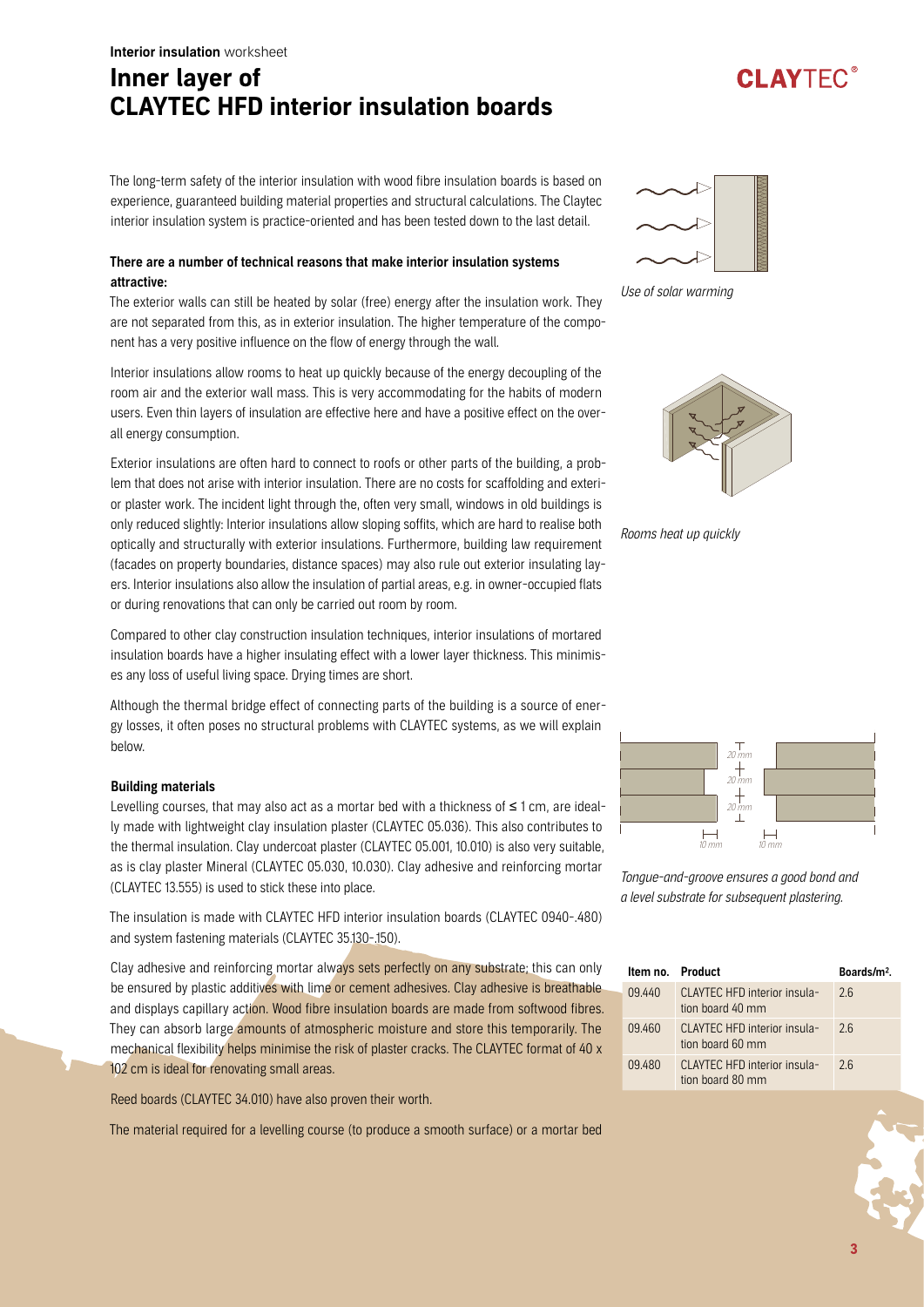(to level and set the boards directly) is determined by the area and the average application thickness.

The mortar needed for notched plastering with clay adhesive and reinforcing mortar is 4.5 to 6 l/m2 . Please refer to the table for varieties, supply forms and yield of the various products.

| Item no.                | <b>Product</b>             | Delivery form                                             | Yield                   |
|-------------------------|----------------------------|-----------------------------------------------------------|-------------------------|
| 05.036                  | Clay insulation<br>plaster | earth-moist 0.9 t Big Bag                                 | 6751                    |
| 05.001/.002/<br>.10.110 | Clay undercoat<br>plaster  | earth-moist 1.0 t Big Bag/dry 1.0 t Big Bag/<br>25 kg bag | 600 1/625<br>$V$ 16.7 l |
| 05.030/10.030           | Clay p. Mineral            | earth-moist 1.0 t Big Bag/30 kg bag                       | 600 1/201               |
|                         |                            |                                                           |                         |
| 13.555                  | Clay adhesive              | 25 kg bag                                                 | 17 I                    |



**CLAYTFC®** 

We can supply galvanised steel screws or, depending on the substrate, rawlplugs as fastening material. Our insulation plates can be combined with both types and any length. TORX T30 bits are used to drive the screws.

| Item no.              | Product                                 | Delivery form (SU) | Fix./m <sup>2</sup> |
|-----------------------|-----------------------------------------|--------------------|---------------------|
| 35.130/60 - .130/140  | Screw 6 mm. L= 60, 80, 100, 120, 140 mm | Box of 100 pieces  | approx. $6-8$       |
| 35.140/100 - .140/160 | Rawlplug 8 mm. L= 100, 120, 140, 160 mm | Box of 100 pieces  | approx. $6-8$       |
| 35.150                | Insulating plate, thickness 60 mm       | Box of 100 pieces  | approx. 6-8         |

### Moisture protection and insulating material thickness

The possibility of condensation forming in building components is often discussed in relation to interior insulation. What is important here is not just the possible amount of supposed water formation but also its position in the wall cross-section. Compared to other possible moisture stresses on the exterior wall, there is usually a low risk of condensation in the building component: The amounts of water that can be absorbed by rising damp, splashes and driving rain are generally much more important influencing variables. These risks thus have to be ruled out to ensure permanent freedom from damage.



U-values of different existing walls with and w/o insulation as orientation aid

| <b>Exterior wall</b>                               | uninsulated<br>U in W/m <sup>2</sup> K | with 40 mm<br>U in $W/m^2K$ | with 60 mm<br>U in W/m <sup>2</sup> K | with 80 mm<br>U in $W/m^2K$ |
|----------------------------------------------------|----------------------------------------|-----------------------------|---------------------------------------|-----------------------------|
| 1 Brick $365$ cm                                   | 1.36                                   | 0.61                        | 0.48                                  | 0.40                        |
| 2 Brick 24 cm                                      | 1.82                                   | 0.68                        | 0.52                                  | 0.42                        |
| <b>3</b> Natural stone 30 cm                       | 2.82                                   | 0.79                        | 0.58                                  | 0.46                        |
| 4 Brick 24 cm (cavity)                             | 1.28                                   | 0.60                        | 0.47                                  | 0.39                        |
|                                                    |                                        |                             |                                       |                             |
| 5 Timber-frame construction<br>14 cm, clay (light) | 1.20                                   | 0.57                        | $0.46*$                               | $0.38*$                     |
| 6 Timber-frame construction<br>14 cm, clay         | 1.69                                   | 0.65                        | $0.50*$                               | $0.41*$                     |
| <b>7</b> Timber-frame construction<br>14 cm, brick | 1.93                                   | 0.68                        | $0.52*$                               | $0.42*$                     |





7



6 5

\*Not recommended for half-timbered facades exposed to weathering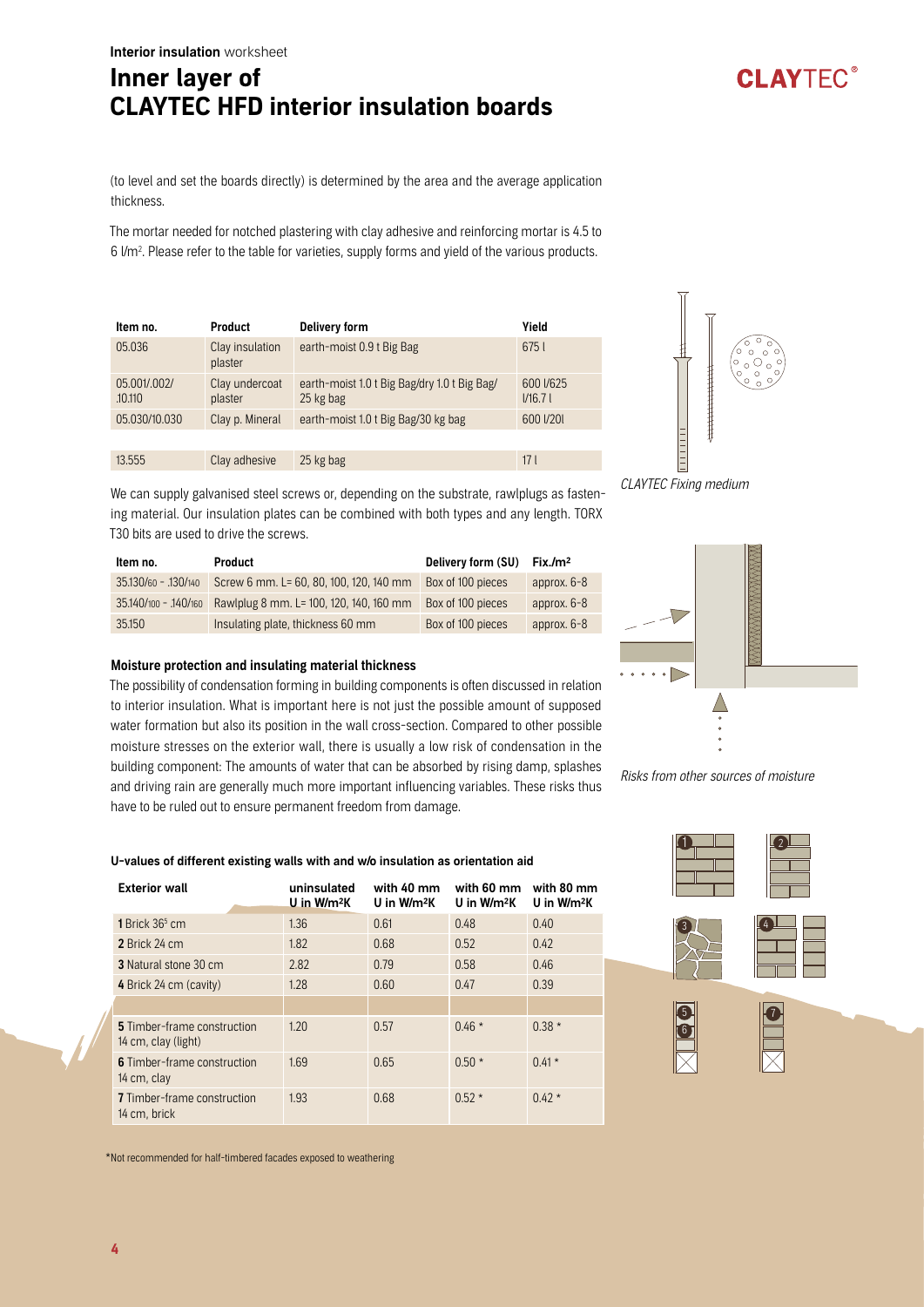We always prefer insulation thicknesses of 40 mm or 60 mm. The table shows that improvements up to a factor of 4 can already be achieved with these thicknesses. And little space is lost. Insulating material thickness of 80 mm may be able to be proven by calculation in the walls under consideration. In these cases, however, you have to consider the possible risks from additional sources of moisture and at connections (e.g. support areas for ceiling beams, see below) very carefully, and the building project must always be supported by an experienced specialist planner.

We recommend insulation boards that are only 40 mm thick for half-timbered facades exposed to weathering.

Please see p. 10 and 11 for comments on moisture protection and the permissible rainwater stress on half-timbered facades as well as the leaflet 'Timber frame repairs according to WTA I: structural requirements on the half-timbered building.'

### Moisture protection and insulating material thickness

The ground-level part of the wall must be tested for moisture penetration. Insulating materials made from plant raw materials must never be in contact with parts of the building that are permanently moist. Horizontal and/or vertical barriers as well as drying measures are required in the event of a high moisture load. Should these prove structurally impossible, a renovation on the inside with calcium silicate or foamed glass boards, according to good construction practice, may be needed.

An additional stress from structurally damaging salts must be seen as particularly critical because the salt can destroy the building materials in the inner layer. The hygroscopic effect can also cause additional moisture penetration. Salt contaminations are very frequent in old brick masonry and in stables.

Thick layers of old coatings and blocking layers such as tiles, paints and oil paints have to be removed from the inside of the wall to be insulated. Old plasters and/or multiple applications of wallpaper paste may also be impermeable and have a vapour-retarding effect. One simple way to check this is a wetting test: in this, water is applied with a roller. It the water is absorbed within a few minutes, this indicates good absorption properties, which can be interpreted as a sign of a sufficient breathability.

Lime and clay plasters as well as lime paints are breathable, apart from the aforementioned problems, and can be left on the building component. The same applies for gypsum plasters: a possible temporary loss of strength (gypsum rot) can be tolerated if condensation forms. The formation of expansive minerals (gypsum expansion) need not be feared in clay applications because they contain no cement phases.

The insulation boards can be covered with suitable moisture-proof drywall boards when tiling in splash zones around showers and baths. The moisture protection must be carried out very carefully on account of the organic nature of the boards. Tiled areas on interior insulation should always be kept to a minimum; see p. 10.

### Adjacent parts of the building

Flanking insulation in the connecting area to exterior walls is often recommended for connecting interior walls and ceilings. The goal is to minimise the flow of energy and prevent critical cooling of the surfaces. You have to consider the jarring edge in the room and the considerable effort involved.



Base point with seal and foamed glass insulation

# **CI AYTEC®**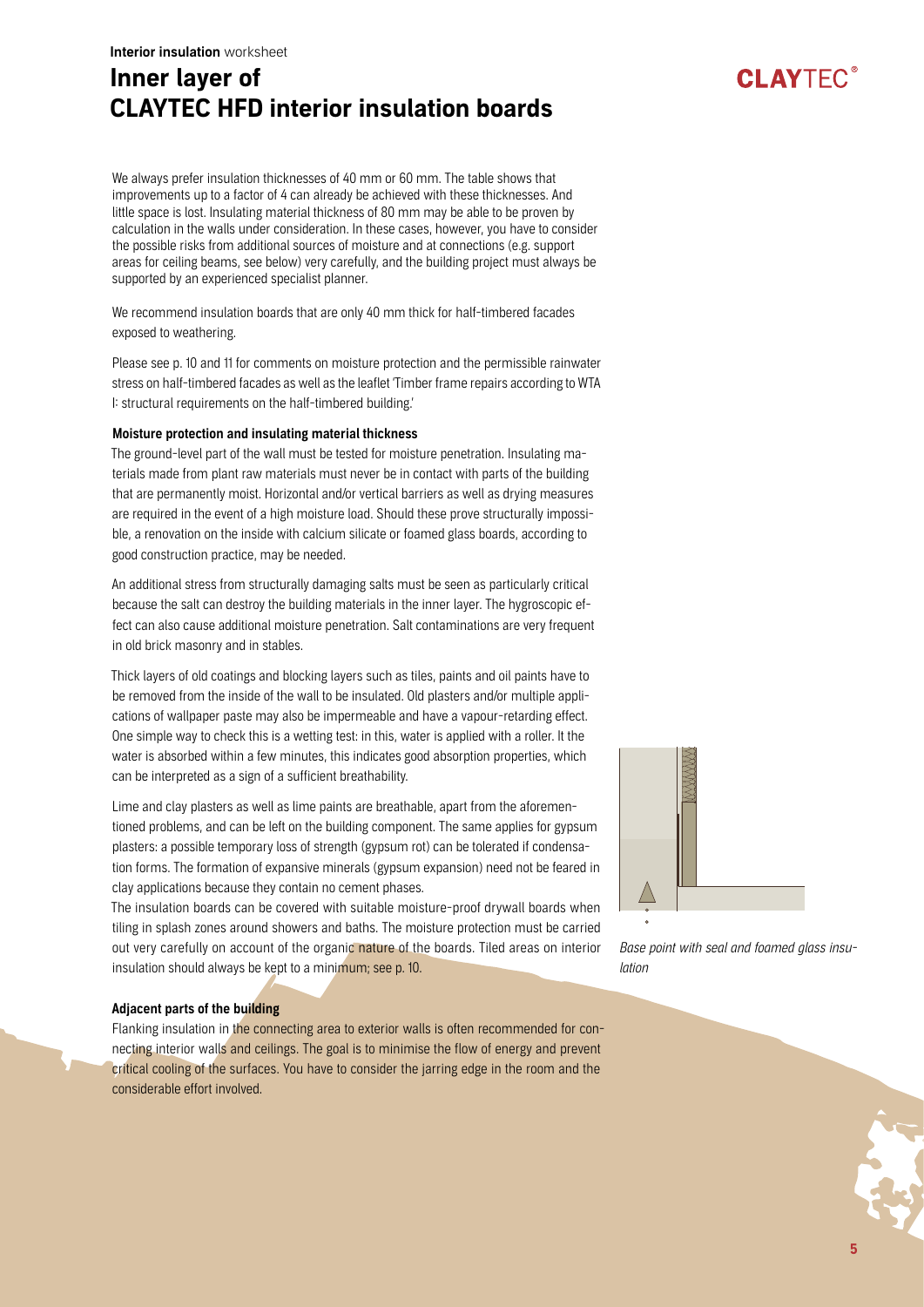There is no denying the thermal bridge effect of the connecting part of the building. However, there is not usually a risk of surface condensation and mould growth on historic building materials such as wood and clay because their thermal conductivity is low. The same applies for bricks with gross densities of ≤ 1600 kg/m3.

Walls and ceilings of very thermally conductive building materials such as concrete should always be provided with flanking insulation. Particular care has to be taken if there has already been a mould infestation before the insulating measures. Caution continues to be the order of the day if forced airtight sealing measures have been carried out to minimise the exchange of air in winter. The same applies for poorly ventilated rooms with a permanently high atmospheric humidity.

The moisture absorption properties of wall and ceiling coatings with CLAYTEC clay plasters offer a considerable safety reserve to protect the surfaces of connecting parts of the building.

The opening and later filling of the visible underside of plastered ceilings and floorboards to perform insulation work is a demanding task and destroys historic structures. The ceiling construction of wood, straw clay or light fill materials and air inclusions is often not a structurally critical thermal bridge but only an energy weak point that may be tolerable. If the ceiling has to be opened anyway for structural reasons, the insulation should be installed between the ceiling beams. Any existing cavities behind trimmer beams that run parallel to existing walls must be filled in, e.g. with flax wool (CLAYTEC 35.050). Always insulate wall areas in cavities above suspended ceilings.

The support areas for timber beam ceilings are particularly critical points in solid constructions. Water can condense on the surfaces of the beams that have become cooler because of the insulation if a larger amount of warm and humid room air flows through the component because of leaks (e.g. through the cracks in the floorboards).

Because the exterior wall is more or less decoupled from the room heating by the interior insulation, masonry walls may take longer to dry after rainfall. Accordingly, the beam ends can remain moist for longer.

The actual condition of the wooden beam in the support area should first be investigated. If damaged beam ends have to be replaced anyway, this should be carried out with due care. Avoid direct contact with the support area in the masonry in particular; the beams are laid on a separation layer (e.g. bituminised cardboard). The wood should not come into contact with the masonry in the other areas either; there should always be a slight gap. The connection on the inside should be airtight as far as possible.

If the wood is intact, the risk of the inflow of air, e.g. through joints in the covering, should be investigated. Where floors have with largely closed joints and facades have apparently leak-free exterior surfaces, these do not necessarily have to be included. We would like to warn against the destruction of airtight layers on the underside in the form of intact wall and ceiling plasters.

The theoretically 'perfect' detailed solution is often only allegedly better than the existing situation. If you decide to open the upper side of the ceiling, the joints between the masonry and beams can initially be filled with flax sealing wool (CLAYTEC 35.050). You should aim for



Flanking insulation for concrete if necessary; not usually needed for clay or brick



Support area of a typical, historic timber beam ceiling



Seal with sealing wool and clay adhesive and reinforcing mortar (with a lath on the wood if necessary)



**CI AYTEC®**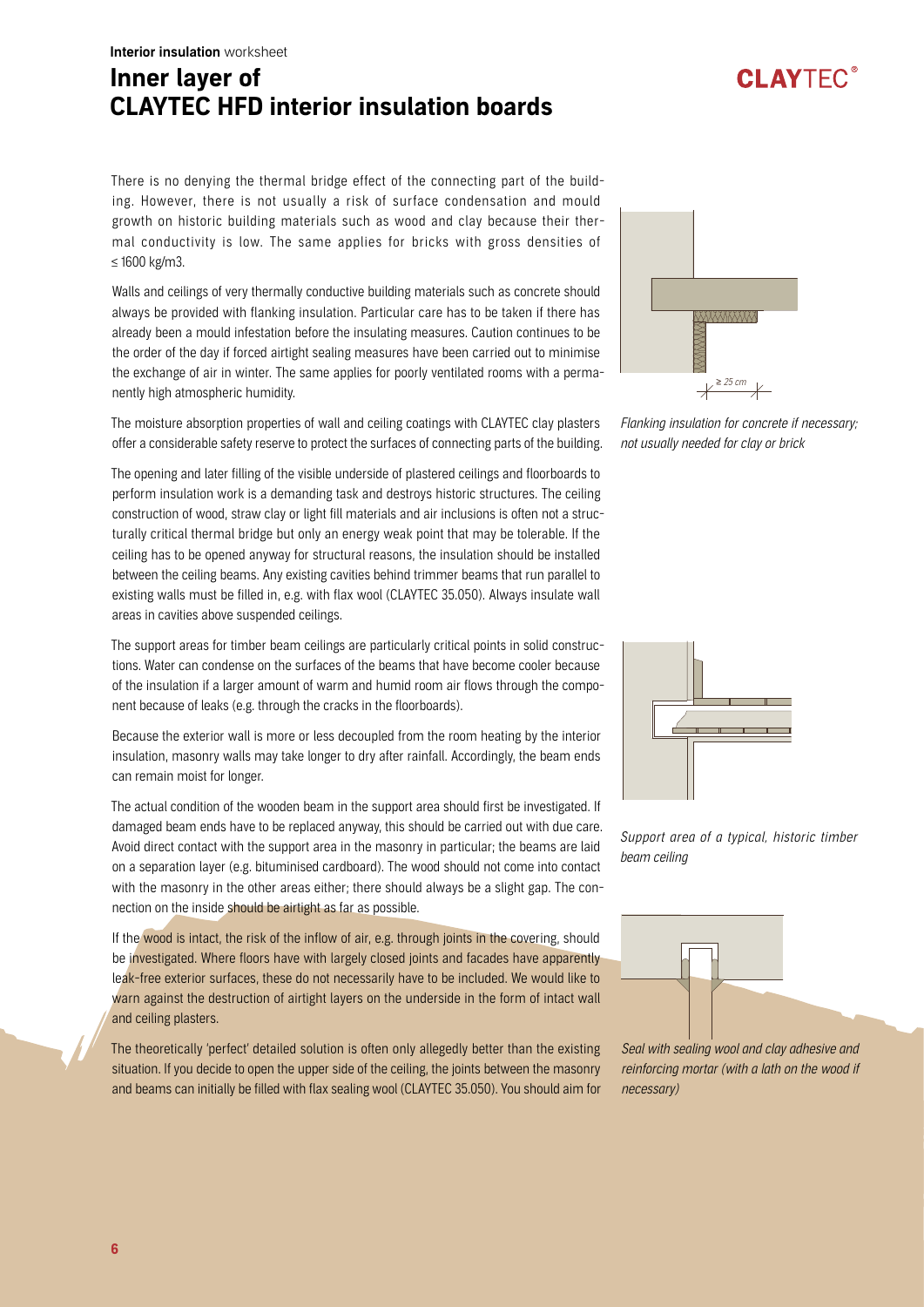### Interior insulation worksheet

# Inner layer of CLAYTEC HFD interior insulation boards

### the best possible airtightness of the connection by coating with clay plaster mortar. Sealing by means of adhesive tapes is very often unsatisfactory in irregular old buildings. Mortar has the additional advantage of capillary action.

The advice above applies correspondingly for the support areas of ceiling beams in timber-frame constructions. However, these may be far less problematic because they are either exposed, and thus always dry faster, or are clad in clay or lime mortar that has a good capillary action.

Window and door soffits should be insulated wherever possible. Depending on how much space is available, CLAYTEC lightweight clay insulation plaster (CLAYTEC 05.036) or CLAY-TEC wood fibreboard panels (HFA) of varying thicknesses can be used. The insulation helps increase the surface temperature in these areas so as to prevent condensation on surfaces. Flows of air through window frame connections must be prevented (airtightness). Particular care has to be taken if mould has appeared in the soffit area before the insulation measures. Thin mineral insulation boards are recommended in very critical cases.

Connections to existing parts of the building are often complex tasks that necessitate the assistance of an experienced specialist planner.

### Mortaring the boards

Interior insulation with insulation boards assumes largely level surfaces. A layer of plaster may have to be applied as a levelling course. CLAYTEC lightweight clay insulation plaster, clay undercoat plaster with straw or mineral clay plaster are suitable for this purpose.

A layer of old or new plaster is also important for long-term protection against moisture: condensation that forms on the outside of the insulation is absorbed and transported by this. It also acts as a distribution layer for smaller amounts of driving rain that penetrate to a certain extent from the outside.

A better adhesion of plaster on half-timbered walls with very broad beams can be achieved by stapling on a strip of reed matting St 70 (CLAYTEC 34.001). Working in reinforcing mesh prevents cracks and thus contributes to the prevention of leaks (wind- and airtightness). All wooden parts must be covered fully and not too thinly (5-10 mm).

The building components and substrates to be insulated must no longer be moist. Levelling courses must be left to dry before installing the boards to prevent prolonged moisture stress on the building components in the initial period. If the levelling course is not too thick (≤ 10 mm), it can be used directly as a mortar bed to press in the boards.

Otherwise the boards are stuck in place with a thin layer of lime clay adhesive and reinforcing mortar (CLAYTEC 13.555). The adhesive is applied to the rear of the boards using a toothed spatula (rectangular serrations 10 mm). If an additional layer is applied to the wall, both layers are applied with a toothed spatula (rectangular serrations 5-6 mm) in an offset crosswise manner. A two-sided adhesion is particularly strong and consistent; soffit boards in particular must be installed by this method. Apply the adhesive so that a thin layer of mortar still remains in the area of the serrations.

| Art. no. | Product                 | <b>Thickness</b> |
|----------|-------------------------|------------------|
| 09.009   | Claytec HFA thin        | $8 \text{ mm}$   |
| 09.221   | CLAYTEC HFA N+F         | $20 \text{ mm}$  |
| 09 226   | <b>CLAYTEC HFA maxi</b> | $25 \text{ mm}$  |

CLAYTEC wood fibreboards (HFA) to insulate soffits



Airtight seal and insulation in the window soffit



Reed matting on a broad beam



Pressing down boards with the help of rawlplugs or screws



# **CI AYTEC®**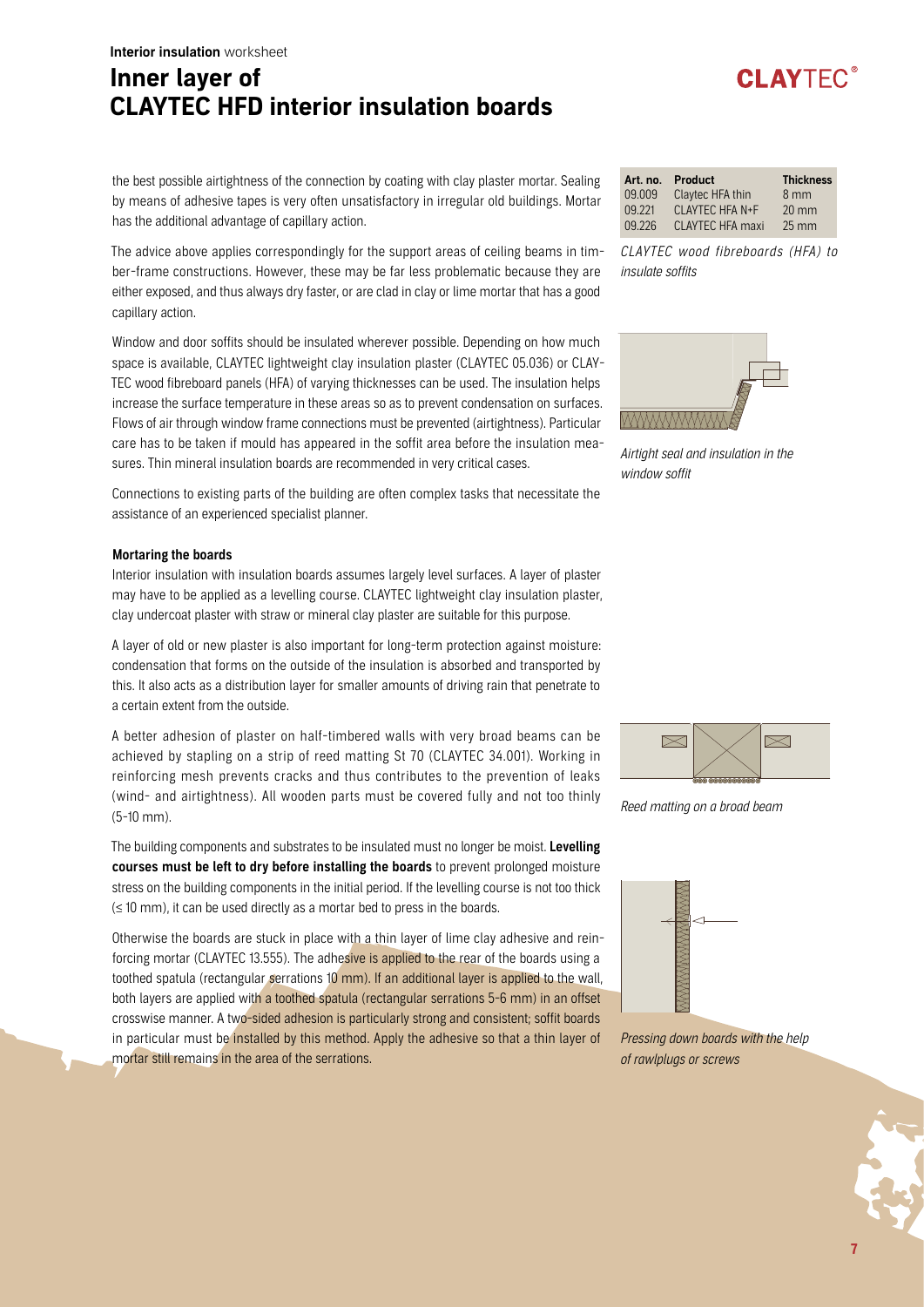### The insulation board is pressed firmly into the mortar bed or freshly applied adhesive and pressed down. Ensure an all-over contact with the substrate (at least 80% of the area) with no defects wherever possible. The grooves in the adhesive are greatly reduced by pressing down and are not defects. The tongue-and-groove joint of the CLAYTEC HFD interior insulation board ensures a very level plastering substrate, even in joint areas.

Apart from the mechanical function, this all-over adhesion has a further important function, namely to prevent warm and humid room air from flowing behind the boards. The subsequent fastening with screws or plugs not only serves to ensure stability, but also to guarantee thethe all-over bond. The boards are pressed firmly into the adhesive by this fastening.

The insulation boards are fixed in the brick masonry of the exterior wall with Rawlplugs (CLAYTEC 35.140/100-160). Screws (CLAYTEC 35.130/60-140) are used with half-timbered walls for fastening in the timberwork and clay infills. Rawlplugs of approx. 60 mm should engage with the existing wall with solid substrates. In firm wood substrates, the screws only have to be anchored to a depth of approx. 40 mm Longer screws may need to be used in a clay substrate, depending on its strength. Screw or drill into clay infills carefully and avoid any vibrations. The type and length of the fastenings is determined by the frequently changing substrates in old buildings. It is advisable to always have several and sufficiently long fastener types on the building site.

Each board is fastened at at least two points with insulating plates (CLAYTEC 35.150). These lie vertically in the middle. The horizontal distance to the edge is approx. 25 cm, the gaps between them is thus approx. 50 cm. The distance to the edge of the fastening should not be less than 60 mm (spacing to the edge) if possible. The insulating plates are tightened in place until their surfaces for the later application of the thin layer of plaster are flush with the surface of the boards if possible.

The tongue-and-groove joint of the Claytec insulation boards guarantee a good continuous bond and helps prevent cracks in the plaster.

The boards are usually cut to size with a jigsaw or handheld circular saw, though other tools are also suitable. Laying usually begins in the bottom left corner of the wall. The left vertical tongue is cut off the first board. The boards can be smoothed to the depth off the groove at the floor connection to avoid cavities. This can also be achieved by coating with clay mortar. Mitre joints are not necessary in the corners of rooms. The risk of cracks in the corners of rooms can be minimised by interlocked laying.

The boards are arranged in a bond formation, i.e. offset without any continuous vertical joints. The offset must be at least 25 cm. The vertical and horizontal limits of door and window openings must not continue through board joints. This must be taken into account at the very start of work; an alternative remedy is to cut smaller sizes.



**CLAYTFC®** 

Anchorage depths







Interlocked laying in room corners



Arrangement of boards at openings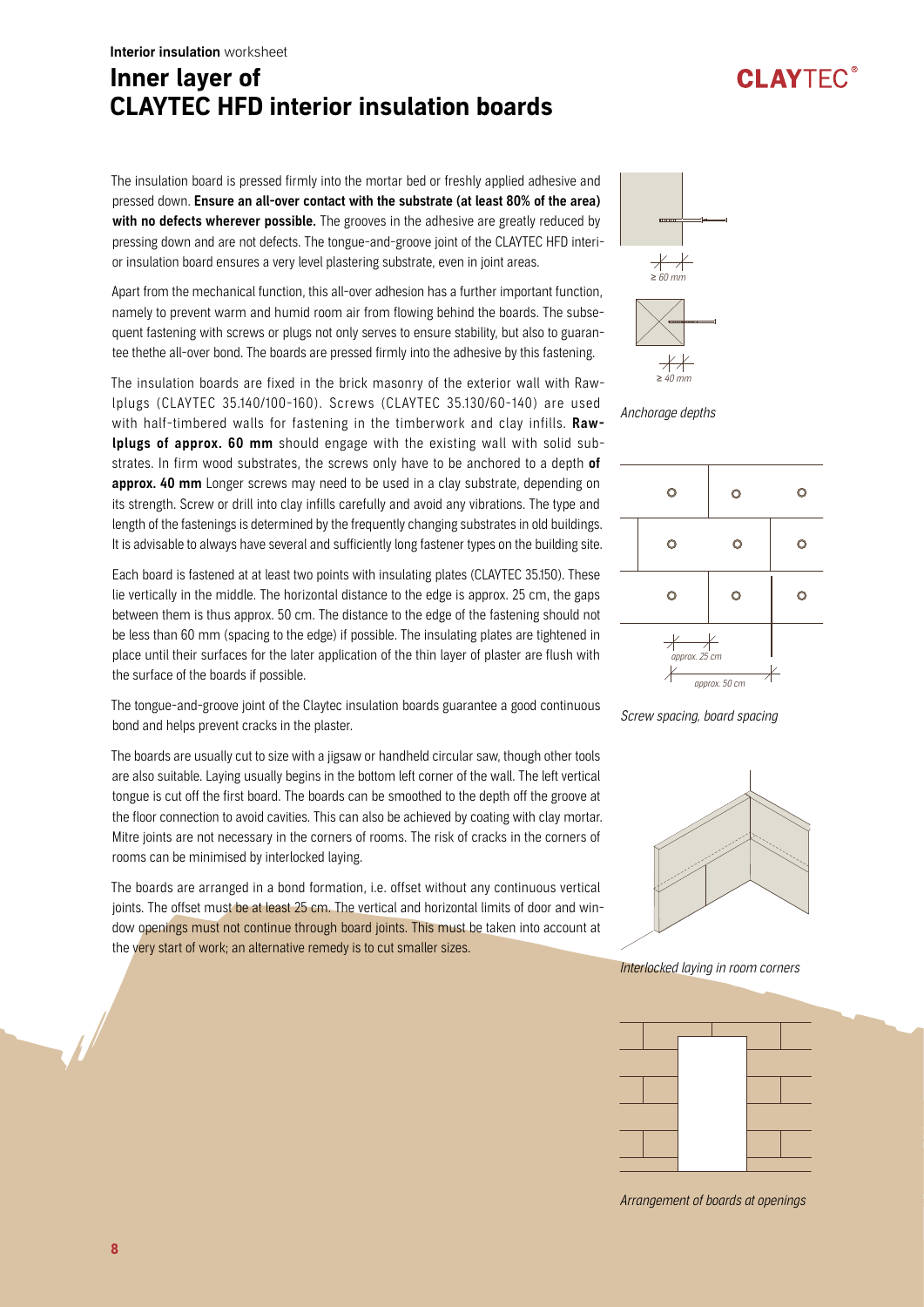### Subsequent processing

You do not usually have to observe any specific drying times before plastering; subsequent work can be carried out quickly. If using a mortar bed (thickness of  $\leq$  10 mm), however, this must be sufficiently firm.

If necessary, fill gaps of ≥ 1 mm in width with CLAYTEC clay adhesive and reinforcing mortar or clay topcoat fine and leave to dry. Carefully dust panels.

Thin layer coating: The surfaces are coated with a 3 mm layer of clay adhesive and reinforcing mortar. This can also be sprayed on using a plastering machine; if this application method is used, rest periods are not necessary. Flax or glassfibre meshes are spread flat and worked into the surface while it is still wet. Properly apply YOSIMA clay designer plaster after drying. Produce the reinforcement layer very carefully for the YOSIMA colour clay surfacer or the CLAYFIX clay paint system (= fill the drill holes and indentations before starting and allow these points to dry); it is more advisable to apply a thin layer of clay topcoat fine.

Thick layer coating: Pre-treat the areas with RED primer. Apply clay undercoat plaster with straw, clay plaster mineral or SanReMo to the walls in a layer thickness not exceeding 8 mm. Flax or glassfibre meshes are spread flat and worked into the surface while it is still wet. Leave to dry. The max. possible thickness of the overall layer of plaster is 15 mm.

Wall panel heating: Prepare the areas with RED primer or by notched plastering using clay adhesive and reinforcing mortar. Leave to dry. Before starting, spray one of the above clay mortars onto the surface to a maximum thickness of 8 mm. After drying, fill the gaps as far as the pipe clamp for the wall heating. Apply heat to dry the entire basecoat layer. For further instructions, refer to the CLAYTEC 'Clay plasters worksheet'.

Note: The absorption property of wood fibre insulation boards is much lower than that of solid building materials such as bricks, which is why safe drying has to be planned and monitored very carefully with thick layers of plaster; see CLAYTEC 'Clay plasters worksheet'.

The complete plaster structure on the room side should be executed in such a way that leaks are minimised. A good airtight seal can normally be achieved in solid buildings. Particular care must be taken when plastering visible ceiling beams. Half-timbered houses very often cannot be made absolutely airtight at a reasonable cost and effort. Nevertheless, leaks should be eliminated as far as possible by good plastering technique, e.g. by coating joints. Detailed information on the structure, processing and surface treatment of clay plaster can be fond in the CLAYTEC 'Clay plasters worksheet'.

The surfaces must only be covered with vapour-permeable coatings. Tiling should be kept to an absolute minimum; cladding large areas with tiles is not allowed.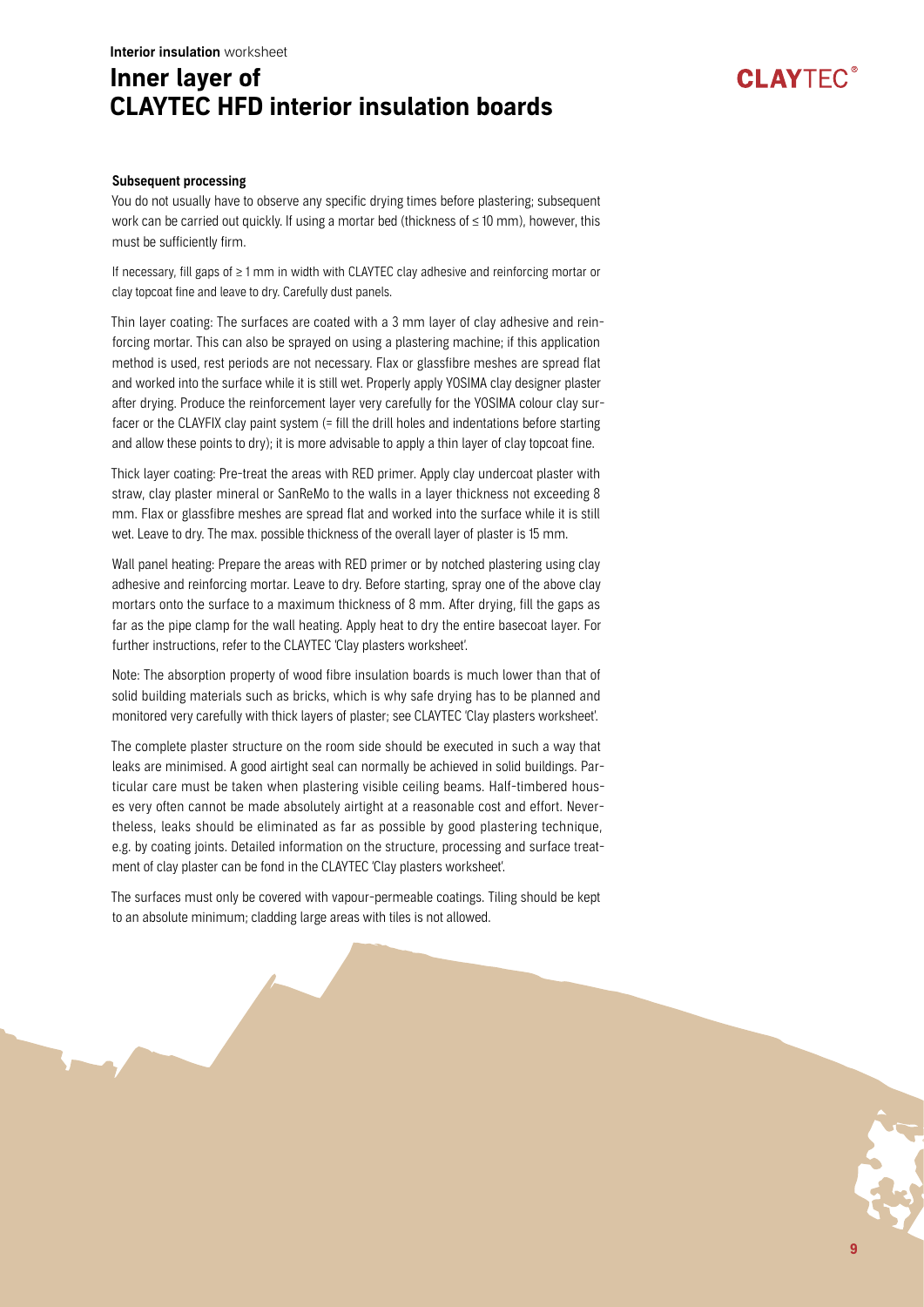# **CLAYTFC®**

### Electrical installations

Avoid any electrical installations in the insulating layer at all costs. Alternatively, we recommend special base sections or that the installations be laid in side walls. If installations are unavoidable in CLAYTEC HFD interior insulation boards, pay attention to the following instructions:

- Lay cable beneath the insulation, e.g. in levelling courses.
- Only single or double electrical sockets are recommended. The thermal bridges produced by multiple sockets are too large.
- Sockets from Kaiser-Elektro with airtight, elastic sealing membranes are recommended as airtight electrical sockets (Art. nor. 1055-21).
- Airtight flush-mounted sockets must be embedded on their sides and rears completely with clay adhesive and reinforcing mortar or a fast-setting tile adhesive, etc.
- Cables must be laid airtight from the cold to the warm side of the interior insulation; wiring conduits are not suitable.

### Fastening special single loads

Large loads such as radiators and wall cabinets must be fastened through the insulation board into the wall structure or onto built-in squared timber. Smaller loads such as pictures, lamps, wall hearting panels etc. are fastened in place with screw-in fasteners that are screwed into the plastered insulation board. 39 mm long screw-in fasteners, for example, are suitable for this. More details can be found in the CLAYTEC/TOX "Firm hold in clay" brochure at www.claytec.de.

### Moisture protection, solid walls one and two-layer 1-4, lined half-timbered walls 5-7

Illustrative hygrothermal simulations were carried out for the examples shown. They were performed in consideration of a high driving rain stress in regions of Germany far from the coast and guaranteed impermeability to driving rain in accordance with WTA leaflet 6-5:2014-04. A structural review by a specialist planner on-site can assess the interior insulation for the particular property in the actual given circumstances. If the building is located > 680 m amsl, the structural feasibility must be checked separately.

### Moisture protection, visible timber frames not weathered 5-7

No hygrothermal simulations are available. 40 and 60 mm thick interior insulations have, however, proven their practical worth over the years. What is decisive is the exclusion of more than just sporadic weathering. An in-situ assessment by a specialist planner is also strongly recommended in this case. If the building is located > 680 m amsl, the structural feasibility must be checked separately.

### Moisture protection, half-timbered walls, visible timber frames weathered 5-7

We recommend a 40 mm thick interior insulation for visible timber frames that are exposed to weathering as described in the following section. The objective here is a compromise between the requirements of the Wissenschaftlich-Technische Arbeitsgemeinschaft für Bauwerkserhaltung und Denkmalpflege e.V. (Scientific Engineering Consortium for Conservation of Constructions and Monuments) on moisture protection for visible timber frames and DIN 4108 on minimum thermal protection. The insulation requires no certificate with respect to the limitation of the amount of condensation.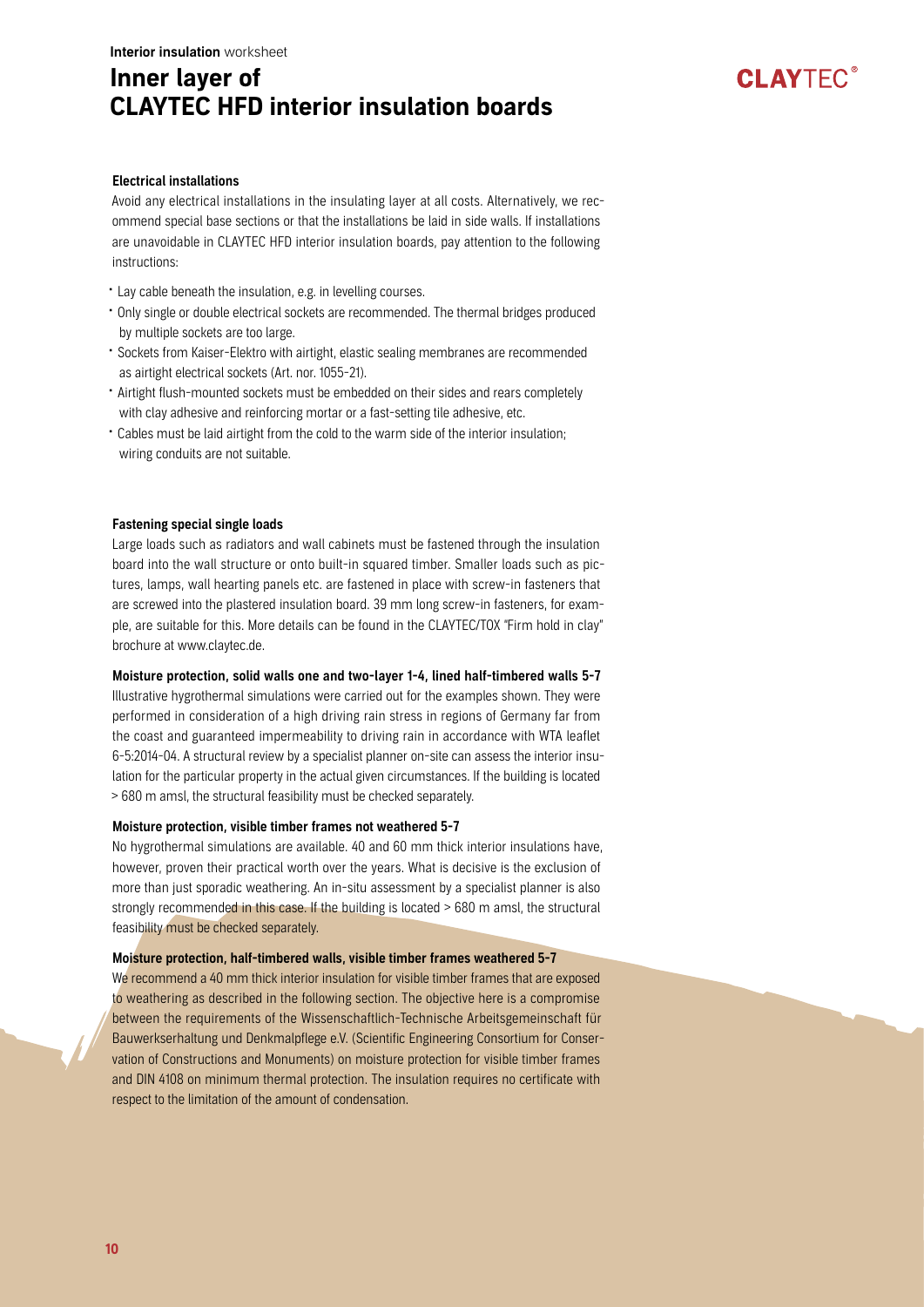### Explanations of the permissible rainwater stress on half-timbered facades

In the opinion of the WTA and other experts, visible half-timbered walls should only be exposed to limited rainwater stress. The driving rain load on facades with visible timber frames should be less than 140 l/m2 per annum. The limit value roughly corresponds to stress group I according to DIN 4108.

The exposure should be tested critically, especially in regions with driving rain stress groups II and III according to DIN 4108. The actual weathering load on a facade can only ever be assessed in specific individual cases. Criteria include:

- Location, exposed in the countryside or protected, e.g. in settlement centres
- Cardinal direction (exposed to weather / opposite side)
- Condition of the infill and beam surfaces
- Percentage of beams damaged by weathering
- Condition of the facades of the surrounding building
- Traces of earlier formwork or plasters on the entire timber-frame area

We recommend 40 mm thick insulation boards for half-timbered facades with the aforementioned limited rainwater load. Facades exposed to a higher stress should be protected against the effects of weathering by cladding or all-over plasters.

### Sound insulation

Sound insulation values Rw in dB w/o and with inner layers according to calculations by the SWA-Institute, Aachen (extrapolated from measured values and theoretical assumptions)

|                                                                | Uninsulated wall | Wood fibre insulation board<br>60 mm | <b>Reed board</b><br>$20 \text{ mm}$ |    |
|----------------------------------------------------------------|------------------|--------------------------------------|--------------------------------------|----|
| Timber frame, clay infill approx.<br>$1,000$ kg/m <sup>3</sup> | 41               | 44                                   | $34 - 38$                            | 42 |
| Timber frame, brick infill                                     | 45               | 48                                   | $38 - 42$                            | 46 |
| Timber frame, rubble infill                                    | 47               | 50                                   | $40 - 44$                            | 48 |
| Solid wall 24 cm, old brick etc.                               | 50               | 53                                   | $43 - 47$                            | 51 |

### Please note:

The information in the worksheet only applies if the Claytec building materials described here are used as complete system solutions. Systemic functional reliability can no longer be assumed in the event of any deviations. The system also includes all topcoats and coatings on the room side.

The information in the worksheets is based on many years of experience in the execution of clay construction work and the use of our products. No legal obligation can be derived from this. Adequate experience as a craftsman and the necessary skills from the relevant building trades are assumed. The latest version of the worksheet is always valid; this is available from www.claytec.de if necessary. Copying and publication are not permitted, even in extracts. Copyright CLAYTEC GmbH & Co. KG.

**CLAYTFC®**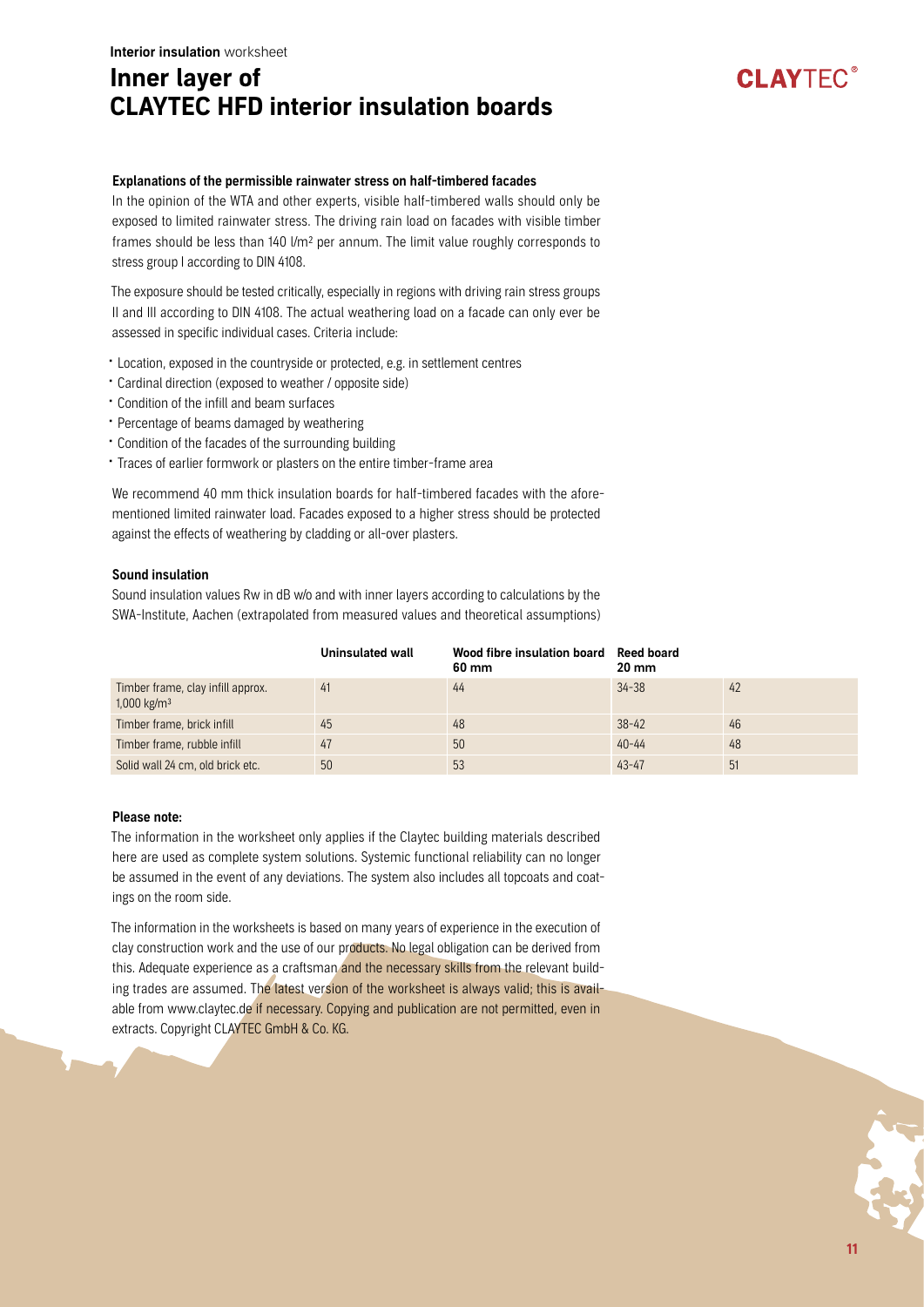

|   | <b>Wall structure</b>   | <b>Dimensions</b>      | <b>CLAYTEC Products</b> |
|---|-------------------------|------------------------|-------------------------|
|   | Reed matting St 70      |                        | 34,001                  |
|   | Light clay              | Thickness = $10-15$ cm | 03.011, 03.040          |
| 3 | <b>Fixing</b>           |                        |                         |
| 4 | Battens e.g. 24 x 48 mm |                        |                         |
|   |                         |                        |                         |

The inside of exterior walls is insulated light clay that is installed between an existing exterior wall and a lost formwork.

This technique is used as an alternative to exterior insulation with historic visible timber frames and constructions that are left visible from the outside. This filling technique has its merits wherever large irregularities, deviations from the vertical or horizontal or projections and recesses from existing exterior walls have to be compensated for. The timber-frame beams, even where they are of very different thicknesses, can easily be accommodated in the shell. Light clay is an easily malleable building material that can be used to safely fill the numerous cavities and gaps in a timber-frame construction.

Light clay is installed when moist. The material must be given enough time to dry unhampered by inappropriate formwork materials; also make sure that the material is not applied too thickly.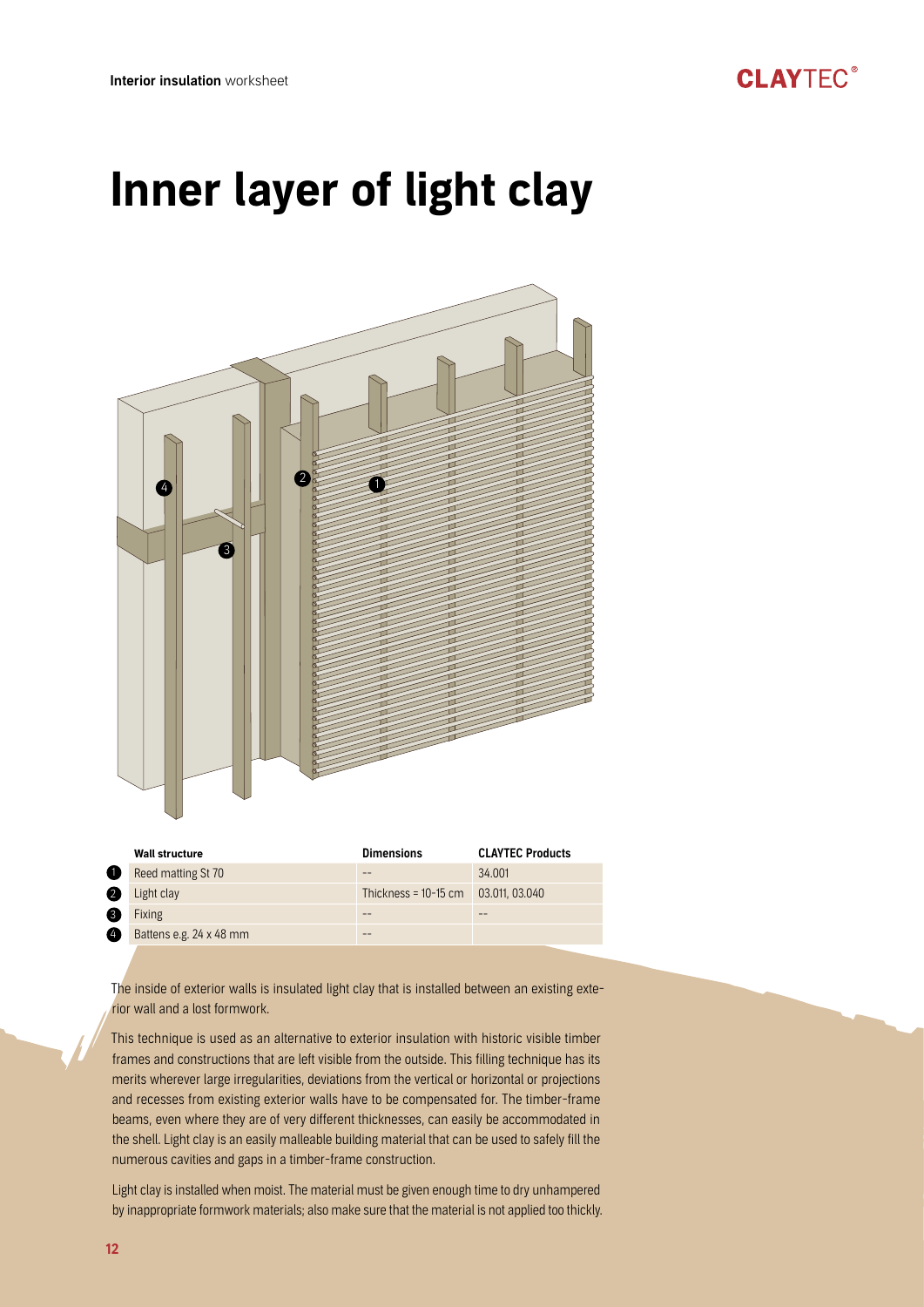### Building materials

The building materials needed are light clay, woodchip (CLAYTEC 03.011) or light clay, expanded clay (CLAYTEC 03.040) as well as reed matting St 70 (CLAYTEC 34.001). The light clay is supplied ready for installation in an earth-moist to malleable consistency and must be used within two weeks of delivery. 1 m<sup>3</sup> of light clay, woodchip in a Big Bag is enough for approx. 0.9 m<sup>3</sup> of the finished building component, light clay, expanded clay is hardly compacted. The substructure is usually made from 24x48 mm or 30x50 mm roof battens. Approx. 6 m is needed for each m<sup>3</sup> of wall area; this includes the needs for auxiliary structures, window surrounds etc.

### Initial situation and preparation

The ground-level part of the wall must be tested for long-term moisture penetration. Experience has shown that the inner layers have a certain tolerance to moisture stresses. Where there is a high moisture load, horizontal or external vertical barriers are required. If this is not possible, the only alternative is an interior seal with bitumen or the like. In many specific cases, the condensation that can then theoretically form is negligible, though a critical assessment is needed in every individual case. Rising damp

An additional stress in the ground-level part of the wall from structurally damaging salts must be seen as particularly critical because the salt can destroy the building materials in the inner layer. The hygroscopic effect can also cause additional moisture penetration. Salt contaminations are very frequent in old brick masonry and in stables. Elementary measures such as seals on the inside may simply cause the salt to rise higher in the wall. Accordingly, there are hardly any alternatives to horizontal or external vertical barriers.

Apart from aforementioned interior sealing of the lower part of the wall, which may be necessary in individual cases, thick layers of old coatings and blocking layers such as tiles and paint, including oil paint, must be removed from the inside of the wall being insulated. Lime and clay plasters and lime paints, on the other hand, can be left on the building component.

If the inner layer is based on building materials with a capillary action such as concrete, and if the risk of rising damp cannot be excluded with absolute certainty, the lower contact area must be protected by installing bituminised cardboard or film. Proceed in a similar way to laying down wooden thresholds.

You must decide in each individual case whether to create more freedom to build by removing the areas around the edges of the ceiling. This makes filling-in easier. But it also leads to removal costs and, in the case of a listed building, the loss of its historical status. Aspects of wind- or airtight seals must also be considered in this context.

### Building the light clay shell

To begin with, horizontal battens are fastened to the existing exterior structure at the top and bottom room-by-room. These help with the vertical and horizontal alignment for the later substructure and also define the thickness of the shell. Of course, the shell can also be executed with no vertical and horizontal alignment.

The max. possible thickness of the light clay shell is limited to 15 cm for drying reasons. The inner shell may be built up to a max. thickness of 20 cm with exterior walls made from breathable building materials with a good capillary action such as straw clay, clay blocks or historic bricks.

Workability time

**CI AYTEC®** 

### Salinity



Example of a base point

Ceiling breakthroughs





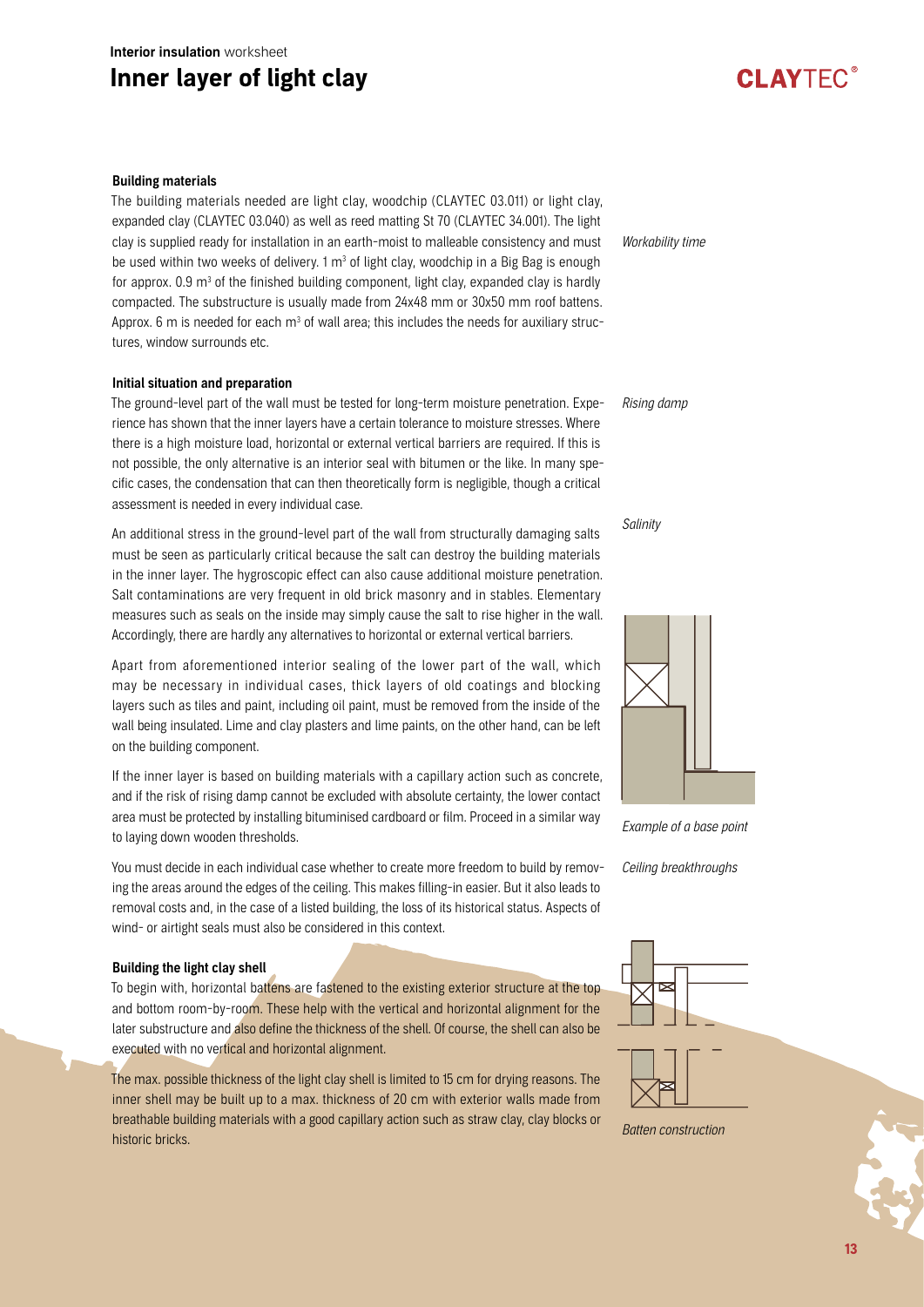The vertical battens of the substructure are fastened at the top and bottom to the horizontal battens or sill and frame beams. The spacing between the vertical battens is 30-35 cm. The window and door connection methods must be specified at least roughly for the battens. Sloping window soffits can compensate for the disadvantages of the increased thickness of the wall as regards the incidence of light and impression of lightness. The soffit angle, however, should not be below 30 degrees. Windows and door sills are made with squared timber. Remember when installing the battens on the inner corners of the light clay shell that the formwork from both directions requires an end support.

The substructure must be connected to the existing wall firmly and be resistant to tensile forces. The vertical battens should be secured against the tensile stress that arises during filling in the middle of their length (every 1.20 m at most). This can be by means of wooden slats, galvanised wire or galvanised perforated strip.

The 70-stem reed matting is clamped to the vertical battens with galvanised wire, 1.2-1.6 mm thick; the stems lie horizontal. The clips must be galvanised and at least 25 mm in length; they should be 5-7 cm apart. The height of the segments to be filled is up to 30-50 cm. The left and right ends of the reed matting must rest on a batten, or may protrude slightly beyond this; the mats cannot be jointed in the open areas. Clayboards are unsuitable as lost formwork.

Light clay is easy to shovel and transport; inclined elevators, for example, are suitable for lifting this to heights on the building sites. The material is shovelled or forked into place and compacted with a simple tool (part of a batten etc.) until the shell is full and free from cavities. Do not compact light clay with a tamper; the objective is not the densest possible packing. Check the quality of the fillings and the adequate fastening of the reed matting frequently at the start of work.

Gaps at soffits and lintel can be planked with formwork boards (to be removed after filling) or wood wool boards (that remain on the building component as laths). If they are less than 6 cm wide, no lateral formwork is needed.

The shell should be filled as close as possible up to the ceiling from above. The final upper strip is plugged from the front; the reed matting is finally stapled into place as a lath in this area too. Ceiling beams that extend through into the weathered area must be carefully clad and backfilled. If this work is performed well, you do not have to worry about any shrinkage or subsequent sagging of the light clay shell.

On the upper floors and if there is no floor slab on the ground floor, the weight of the inner shell can be borne by squared timber that is screwed into place or by a plank laid on the ceiling beams. This foundation often only has to bear part of the load, the inner shell also rests on upstands such as the framework rail.

### Variant: light clay, woodchip, with travelling formwork

Travelling formwork can also be used that is made from boards or formwork panels and removed immediately after the light clay has been installed. However, this very often results in a more insecure plaster base because the light clay is not necessarily compacted enough to produce a sufficiently firm surface.



**CI AYTEC®** 

Window connection  $\leq 30^\circ$ 



Formation of inner corners



Abutment against the substructure.



No joints in open areas!



Gap at soffits etc.  $\geq 6$  cm

Load transfer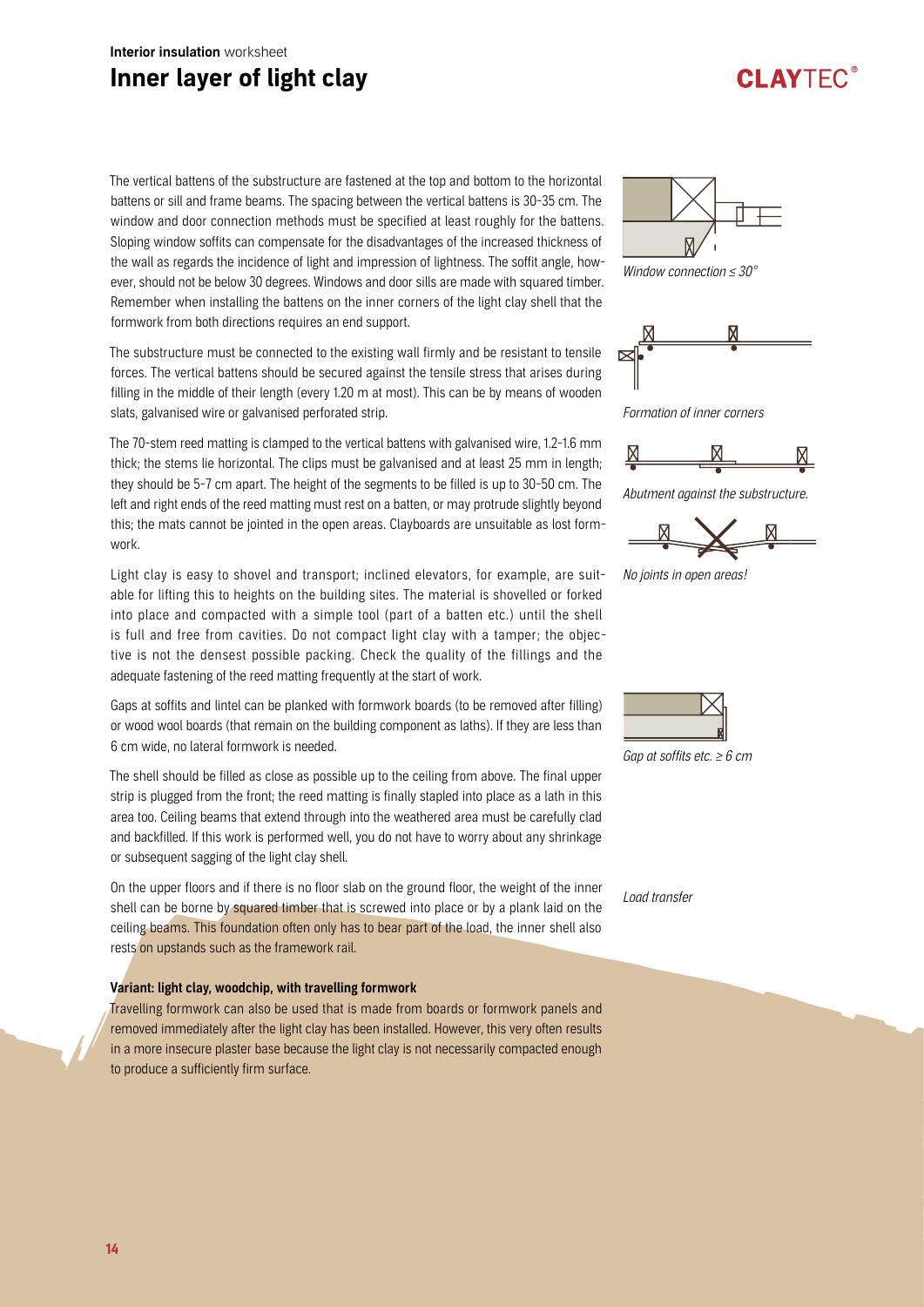Subsequent stabilisation of the light clay is more complicated and expensive than the work with a lost formwork from reed matting. A great deal more work is also needed for travelling formwork than formwork made from reed matting.

### Variant: complete wall cross-section from lightweight clay insulation plaster

The complete wall cross-section of timber-frame constructions can also be made from light clay, e.g. if repairs to the timber frame have necessitated the partial removal of the old infills.

### The max. installation thickness is limited to 30 cm for drying reasons. The exterior and interior formwork must be made of reed matting that does not hamper drying.

The exterior battens can be executed as stakes in a beam groove. The stems of the reed matting can run horizontally or vertically, the stakes are usually vertical and the reed matting is horizontal. The clearance between the front edge of the beam and the centre of the groove is 3-4 cm so as to allow a sufficiently thick layer of plaster (approx. 1.5 cm from the front edge of the reeds). The stakes should not be more than 1.0 m in length and they should be no more than 30 cm apart (axial spacing). A gap of 1-2 cm must be left between the lateral stakes and the beam. Those stakes on the edges must also be clamped in the beam groove. Due to the risk of a water-retaining gap between the surfaces of the battens and beams, these should never be nailed of screwed to the beams.

The reed matting must be trimmed carefully to fit the timber frame. It is fastened in the same way as on the inside, but with stainless steel wire.

Filling with light clay must be carried out very carefully, particularly beneath horizontal beams, and continuously up to the outermost reed matting without any cavities.

The light clay must be absolutely dry before applying the exterior plaster.

### Drying

The drying time must be taken into account when planning the building period; one general rule of thumb is to allow approx. 8-12 weeks. In the past, the installation of light clay was only recommended in the warm weather season (April to September). Thanks to today's technology such as mechanical drying and heating on building sites, work with light clay can now also be performed in winter. What is absolutely necessary in every case, however, is to ensure a constant draught during the drying period (24 hours a day!) so that moisture-absorbing outdoor air can flow over the entire surface of the interior wall without interruption. This is particularly important in the hot and humid summer months; the room must be very well ventilated because the air is not able to absorb as much moisture as normal. Mould that increasingly appears in later summer is always a sign that drying has taken place too slowly. In this case, you must intensify drying immediately. The easiest and safest solution is to make drying of the building the responsibility of the executing clay construction company.



**CLAYTEC®** 





Clearance between stakes and timber-frame beams

Mould formation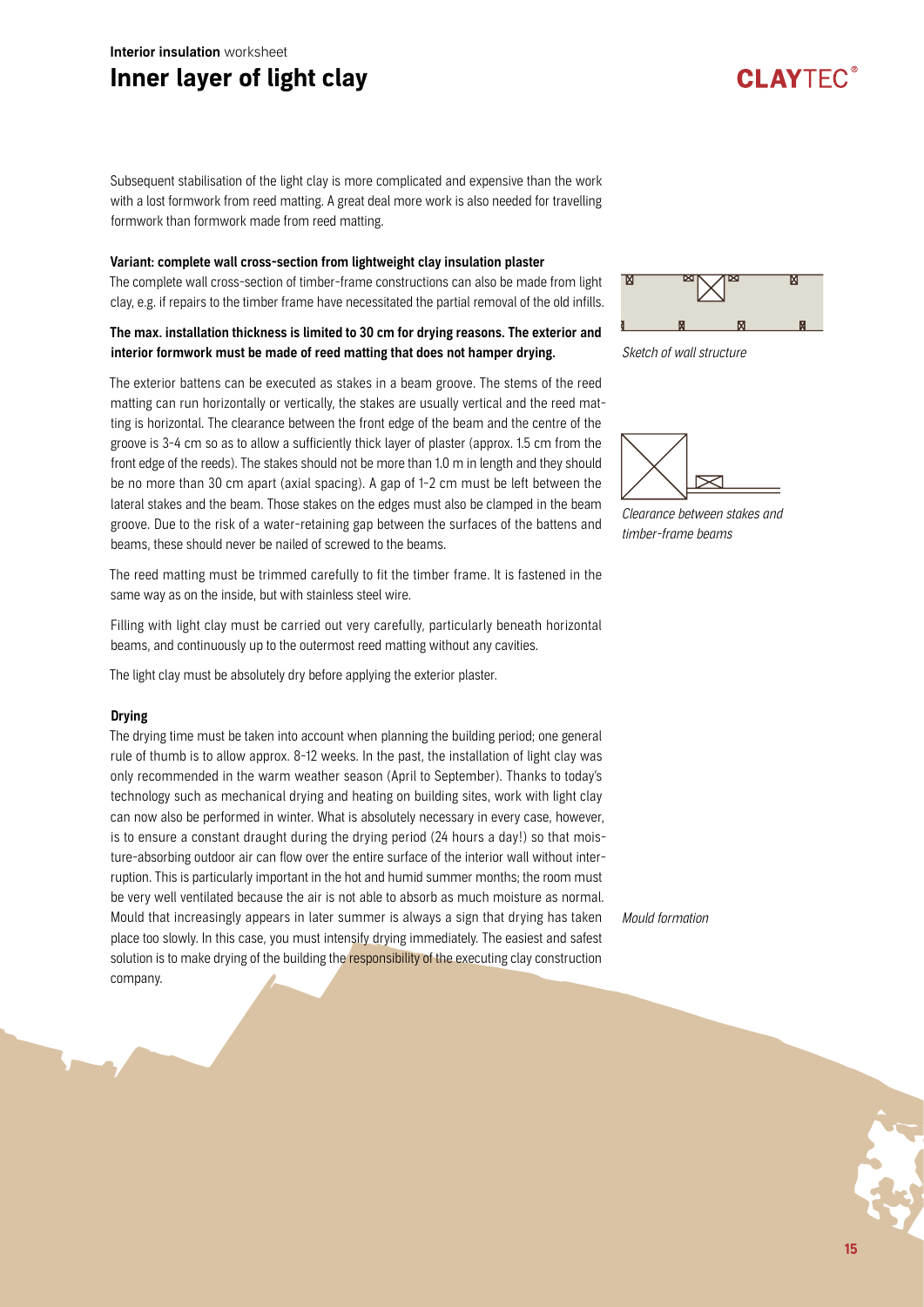### Interior plaster

Plastering can be carried out when the inner shell is visibly dry. The layer of interior plaster must be used to minimise leaks. In the majority of cases, a half-timbered house cannot be made absolutely airtight. Nevertheless, leaks must be sealed to the best of your ability, e.g. by manual methods such as grouting joints or painting over defects. The CLAYTEC 'Clay plasters worksheet' describes which clay plaster structures are suitable.

### Any questions?

Vertical shafts for installations can be produced when installing the battens. A recess in the area of the formwork's base point can also be produced with not great effort that can then be used as a horizontal duct for electrical wiring, sanitary or heating pipes. Structurally acceptable thermal insulation and protection against condensation must also be guaranteed in the area of these conduits.

Electrical wiring can be laid horizontally in the gaps in the reed matting, and can be fastened vertically to the battens. The openings for flush-mounted sockets are produced by cutting away the reed stems and hollowing out the light clay, the sockets are plastered into place and can also be screwed into place through their rear panel. Naturally, all of the cables and pipes can also be installed before the shell is made.

Pictures or small shelves can be hung using long wood screws ( $\geq 6$  x 140 mm) that grip well in the structure of chips and additives. A plank or squared timber should be used for radiators, wall cabinets etc. Heavy objects can also be fastened in place with injection anchors.

Freedom from leaks

**CLAYTFC®** 



Shaft for installations at base point

Electrics

Fixtures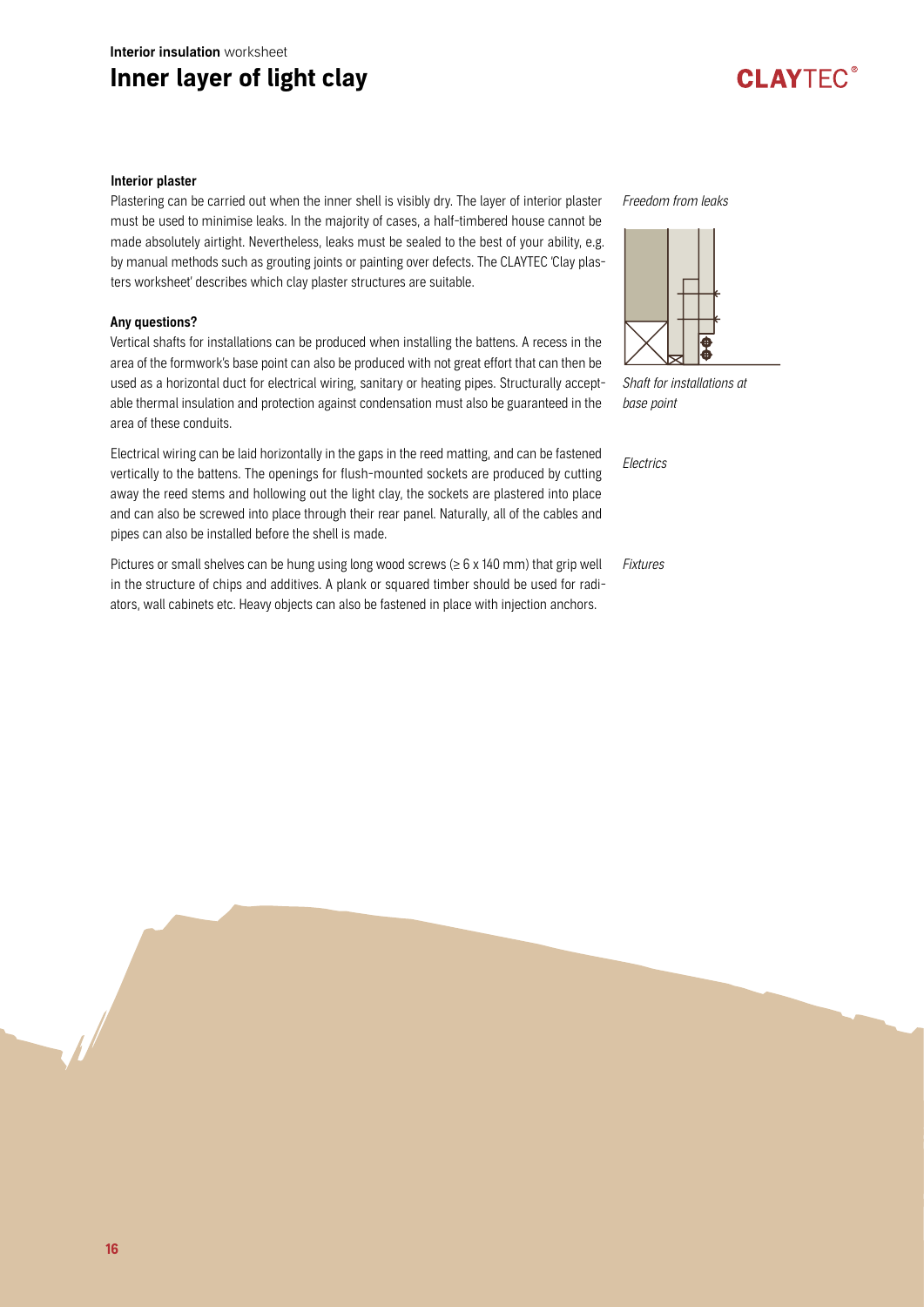### Thermal insulation

U-values with and w/o inner layers

| <b>Exterior wall</b>                                | uninsulated | with thickness =<br>$10 \text{ cm}$<br>U in W/m <sup>2</sup> K | with thickness =<br>15 cm<br>U in W/m <sup>2</sup> K |
|-----------------------------------------------------|-------------|----------------------------------------------------------------|------------------------------------------------------|
| $1$ Brick 36 <sup>5</sup> cm                        | 1.36        | 0.75                                                           | 0.62                                                 |
| 2 Brick 24 cm                                       | 1.82        | 0.87                                                           | 0.69                                                 |
| 3 Natural stone 30 cm                               | 2.82        | 1.05                                                           | 0.80                                                 |
|                                                     |             |                                                                |                                                      |
| 4 Timber-frame construction<br>14 cm, clay (light)  | 1.20        | 0.70                                                           | 0.58                                                 |
| 5 Timber-frame construction<br>14 cm, clay          | 1.69        | 0.82                                                           | 0.66                                                 |
| 6 Timber-frame construction<br>14 cm, brick         | 1.93        | 0.87                                                           | 0.69                                                 |
| 7 Timber-frame construction<br>14 cm, natural stone | 2.66        | 0.96                                                           | 0.74                                                 |

### Sound insulation

Sound insulation values w/o and with inner layers according to calculations by the SWA-Institute, Aachen (extrapolated from measured values and theoretical assumptions)

| <b>Exterior wall</b>                                | uninsulated<br>Rw in dB | with thickness $=$<br>10 cm<br><b>Rw</b> in dB | with thickness =<br>15 cm<br>Rw in dB |
|-----------------------------------------------------|-------------------------|------------------------------------------------|---------------------------------------|
| 2 Brick 24 cm                                       | 50                      | 53                                             | 54                                    |
| 4/5 Timber-frame construction<br>14 cm, clay        | 41                      | 46                                             | 47                                    |
| 6 Timber-frame construction<br>14 cm, brick         | 45                      | 48                                             | 49                                    |
| 7 Timber-frame construction<br>14 cm, natural stone | 47                      | 50                                             | 51                                    |

## Interior plaster Interior plaster Interior plaster Interior plaster Brick 1,600 kg/m3 Brick 1,600 kg/m3 Brick 2,200 kg/m3 Brick 1,600 kg/m3 Clay 700/1,200 kg/m3 Exterior plaster (lime) 2 3 4 6 5

**CLAYTFC®** 

Interior plaster Natural stone 2,200 kg/m3

Interior plaster



### Please note:

The information in the worksheets is based on many years of experience in the execution of clay construction work and the use of our products. No legal obligation can be derived from this. Adequate experience as a craftsman and the necessary skills from the relevant building trades are assumed. The latest version of the worksheet is always valid; this is available from www.claytec.de if necessary. Copying and publication are not permitted, even in extracts. Copyright GmbH & Co. KG.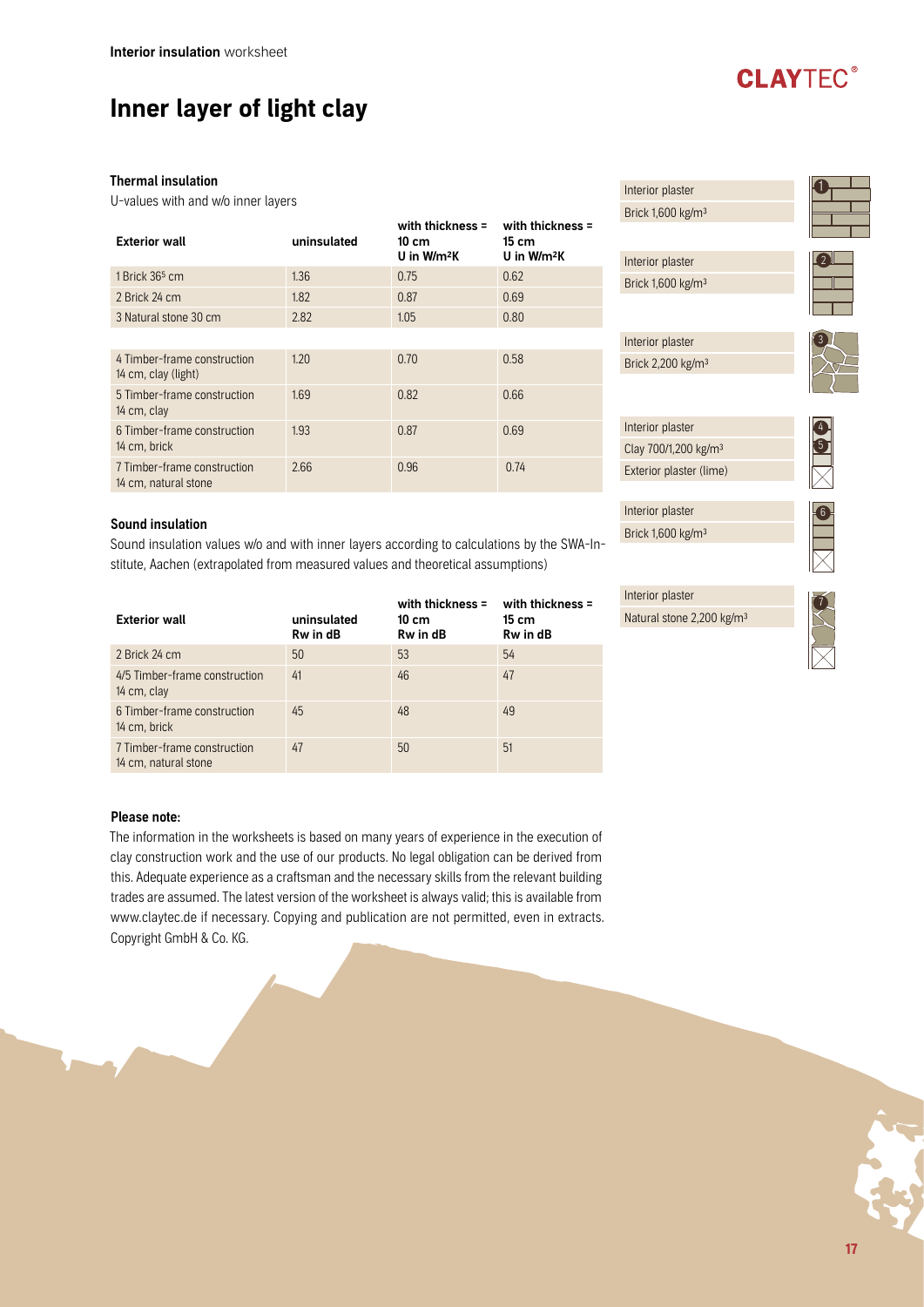

# Inner layer of light clay blocks



|   | Wall structure            | <b>Dimensions</b>          | <b>CLAYIEC Products</b> |
|---|---------------------------|----------------------------|-------------------------|
|   | Light clay blocks         | Thickness = $11.5$ cm      | 07.013                  |
| 2 | Light clay masonry mortar | Thickness = $1 \text{ cm}$ | 05.022                  |
|   |                           |                            |                         |

A masonry shell of light clay blocks and light clay masonry mortar half a block thick (11.5 cm) is built on the inside of exterior walls. The shell between the new masonry and existing exterior wall is filled lightly with clay masonry mortar.

This technique is used as an alternative to exterior insulation with historic visible timber frames and other facades that are to retain their appearance. The advantage of masonry shells is the conventional and familiar craftsmanship and the possibility of fast subsequent processing. With a gap between the layers, the numerous small cavities and gaps in a timber-frame construction or other old building are safely filled with malleable clay mortar.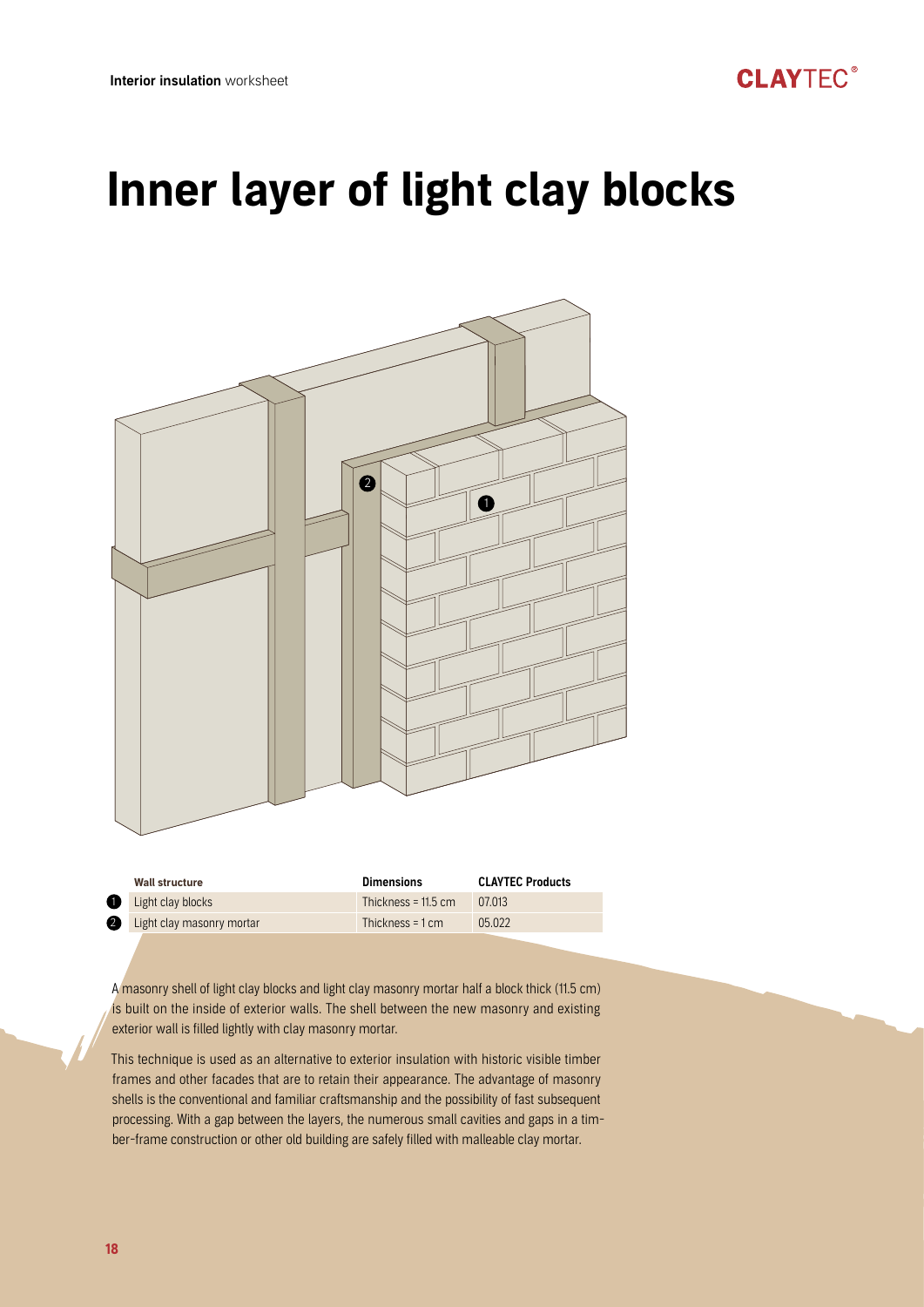# Inner layer of light clay blocks

The inner layer is joined to the existing exterior wall with a direct contact, capillary action layers are designed in an interlocking pattern that ensures the safe removal of condensation or smaller amounts of driving rain that may enter the structure through timber-frame areas and beam joints.

### Building materials

The materials for the masonry are clay blocks of application class I or II such as the light clay block 700 2DF (CLAYTEC 07.013) and lightweight clay masonry mortar (CLAYTEC 05.022). 33 2DF blocks and approx. 20 l or mortar are needed for each m2 of wall area and you should include 3-4% of breakages when calculating quantities for all types of clay blocks. Lightweight clay masonry mortar is installed when earth-moist. A Big Bag of loose material produces 700 l of finished masonry mortar. The material is also used to fill the gap between the layers, something that has to be taken into account when calculating the quantities.

### Initial situation and preparation

The masonry shell can be based on a floor slab or strip footing on the ground floor. On the upper floors, you may have to install a suitably dimensioned timber construction that is firmly fixed to the supporting structure; the structural design should be checked in every case.

A backfill that is installed when wet should be approx. 1 cm thick. In the case of very uneven walls, the area therefore has to be levelled before starting work, e.g. with lightweight clay insulation plaster (CLAYTEC 05.036), clay undercoat plaster with straw (CLAYTEC 05.001, div.) or even lightweight clay masonry mortar. The levelling courses must be allowed to dry before work is continued.

### Building the inner layer

Processing clay blocks and clay mortar is no different to normal masonry work. The requirements of the proper use of materials also apply. Special attention must be paid flush jointing in clay block masonry; horizontal joints with insufficient mortar filling lead to severe settlements with the relatively soft clay masonry mortar. The vertical and horizontal joints should not be larger than 1.0-1.5 cm.

The gap between the layers is filled completely and free from cavities over the course of the masonry work. We recommend that the inner layer be joined to the exterior wall by means of galvanised wire anchors to stabilise the structure during work. An easier solution is to screw perforated installation strips into the blocks with Spax screws (horizontal joints) and into the infills (screws > 10 cm) or timber-frame beams. The gap between the layers can then be filled with mortar without the newly built shell breaking. Suitable measures must always be taken to prevent the layers from buckling as of a slenderness of  $h/d > 15$ .

Do not build a layer up too high in one go because otherwise the moist, and therefore soft, clay mortar would be pressed together under the weight of the rising wall. This would lead to settlements. The following can be taken as a rule of thumb: 2 m of wall height on one day.

Sloping window soffits can partly compensate the disadvantages of the increased thickness of the wall (and thus depth of the soffit) as regards the incidence of light and impression of lightness. The soffit angle, however, should not be below 30 degrees. Windows and door sills are usually made with squared timber.

No air layers

|                   | NF 1200 2DF 700 |    |
|-------------------|-----------------|----|
| Blocks pcs.       | 50              | 33 |
| Mortar needs   27 |                 | 20 |

Block & mortar needs per m2 depending on the block format

Load transfer

### Surface levelling

### Processing



Fixing the facing wythe

Avoiding settlements



Window connection  $\leq 30^\circ$